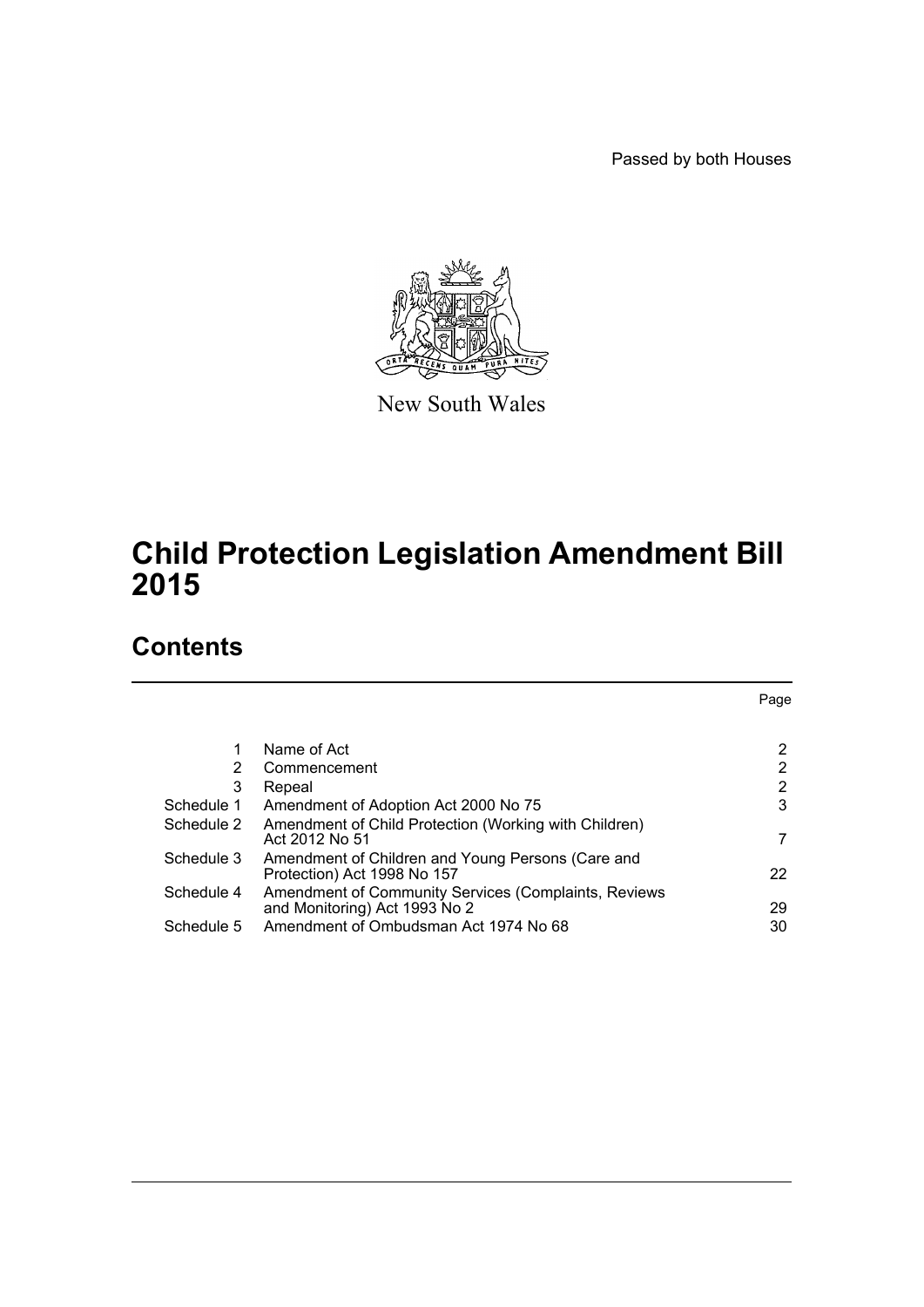*I certify that this public bill, which originated in the Legislative Assembly, has finally passed the Legislative Council and the Legislative Assembly of New South Wales.*

> *Clerk of the Legislative Assembly. Legislative Assembly, Sydney,* , 2015



New South Wales

# **Child Protection Legislation Amendment Bill 2015**

Act No , 2015

An Act to amend the *Adoption Act 2000*, the *Child Protection (Working with Children) Act 2012*, the *Children and Young Persons (Care and Protection) Act 1998* and other Acts with respect to the suitability of persons to be carers, adoptive parents and guardians of children and young people; and for other purposes.

*I have examined this bill and find it to correspond in all respects with the bill as finally passed by both Houses.*

*Assistant Speaker of the Legislative Assembly.*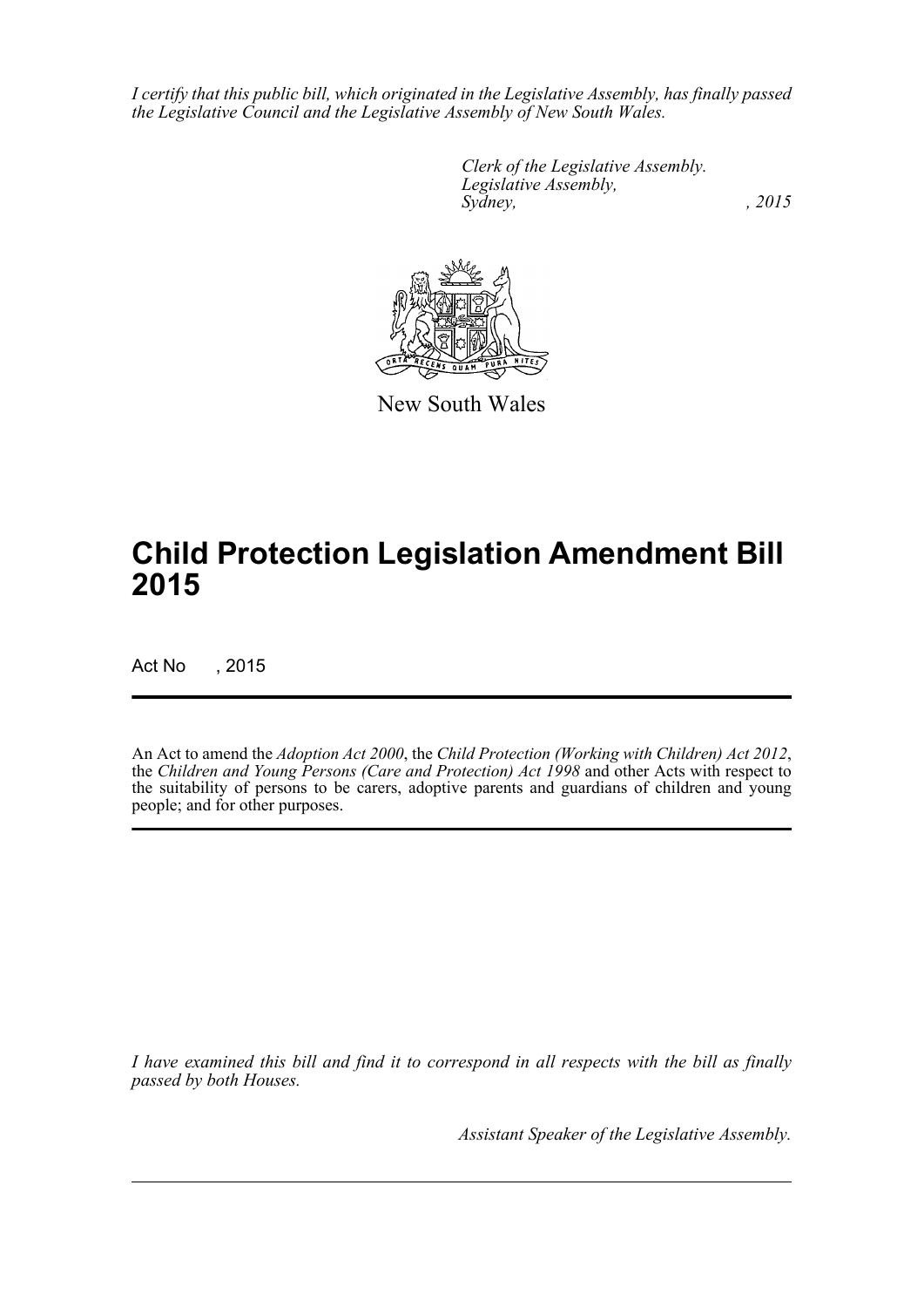Child Protection Legislation Amendment Bill 2015 [NSW]

### <span id="page-2-0"></span>**The Legislature of New South Wales enacts:**

### **1 Name of Act**

This Act is the *Child Protection Legislation Amendment Act 2015*.

### <span id="page-2-1"></span>**2 Commencement**

This Act commences on a day or days to be appointed by proclamation.

### <span id="page-2-2"></span>**3 Repeal**

The *Children and Young Persons (Care and Protection) Amendment (Permanency Planning) Act 2001* No 91 is repealed.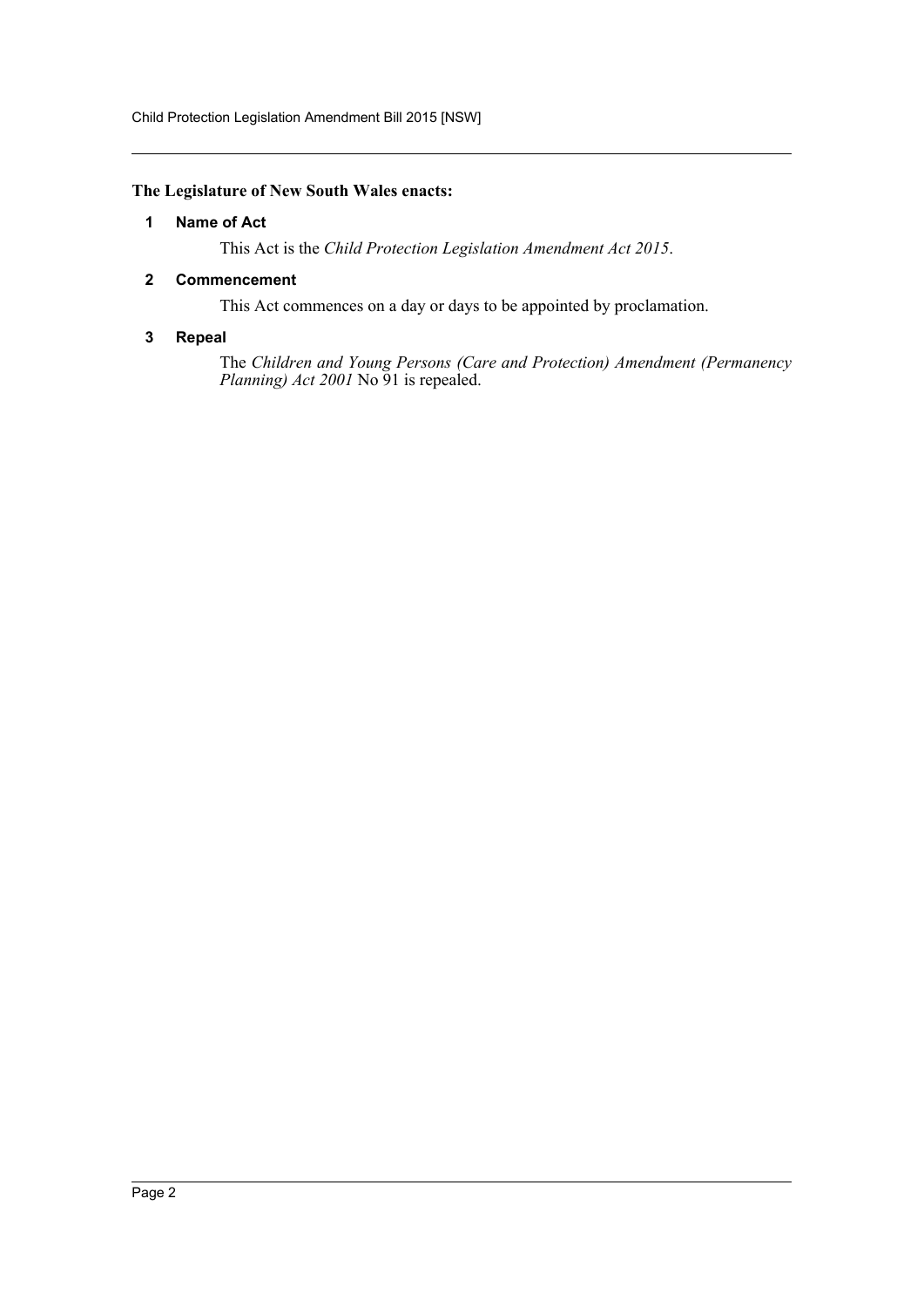## <span id="page-3-0"></span>**Schedule 1 Amendment of Adoption Act 2000 No 75**

### **[1] Whole Act (other than Schedule 3)**

Omit "Director-General" and "Director-General's" wherever occurring. Insert instead "Secretary" and "Secretary's" respectively.

### **[2] Chapter 3, Part 3**

Insert after section 13:

### **Part 3 Principal officer of accredited adoption service provider**

### **14 Actions of principal officer taken to be actions of provider**

- (1) This section applies to anything done by, or with the approval of, the principal officer of an accredited adoption service provider in relation to adoption services.
- (2) Anything to which this section applies is, for the purposes of this Act and the regulations, taken to be done by the accredited adoption service provider.
- (3) Nothing in this section affects any personal liability of the principal officer.

### **[3] Section 41A**

Insert after section 41:

### **41A Definitions**

In this Part:

*applicant* means a person whose application to adopt under this Part:

- (a) has been submitted to the Secretary or a principal officer, and
- (b) has not been withdrawn or finally dealt with by the making of, or refusal to make, an adoption order.

*reside on a property* has the same meaning as in the *Child Protection (Working with Children) Act 2012*.

### **[4] Section 45 Assessment of suitability, and selection, of adoptive parents**

Omit "resides with the person" from section 45 (2).

Insert instead "resides on the same property as the person".

### **[5] Sections 45AA and 45AB**

Insert after section 45A:

### **45AA Provision of information**

- (1) Any person (the *provider of information*) may provide information to the principal officer of an accredited adoption service provider or the Secretary about another person if:
	- (a) the provider of information has been notified by the principal officer or the Secretary that the other person is an applicant or a person who resides on the same property as an applicant, or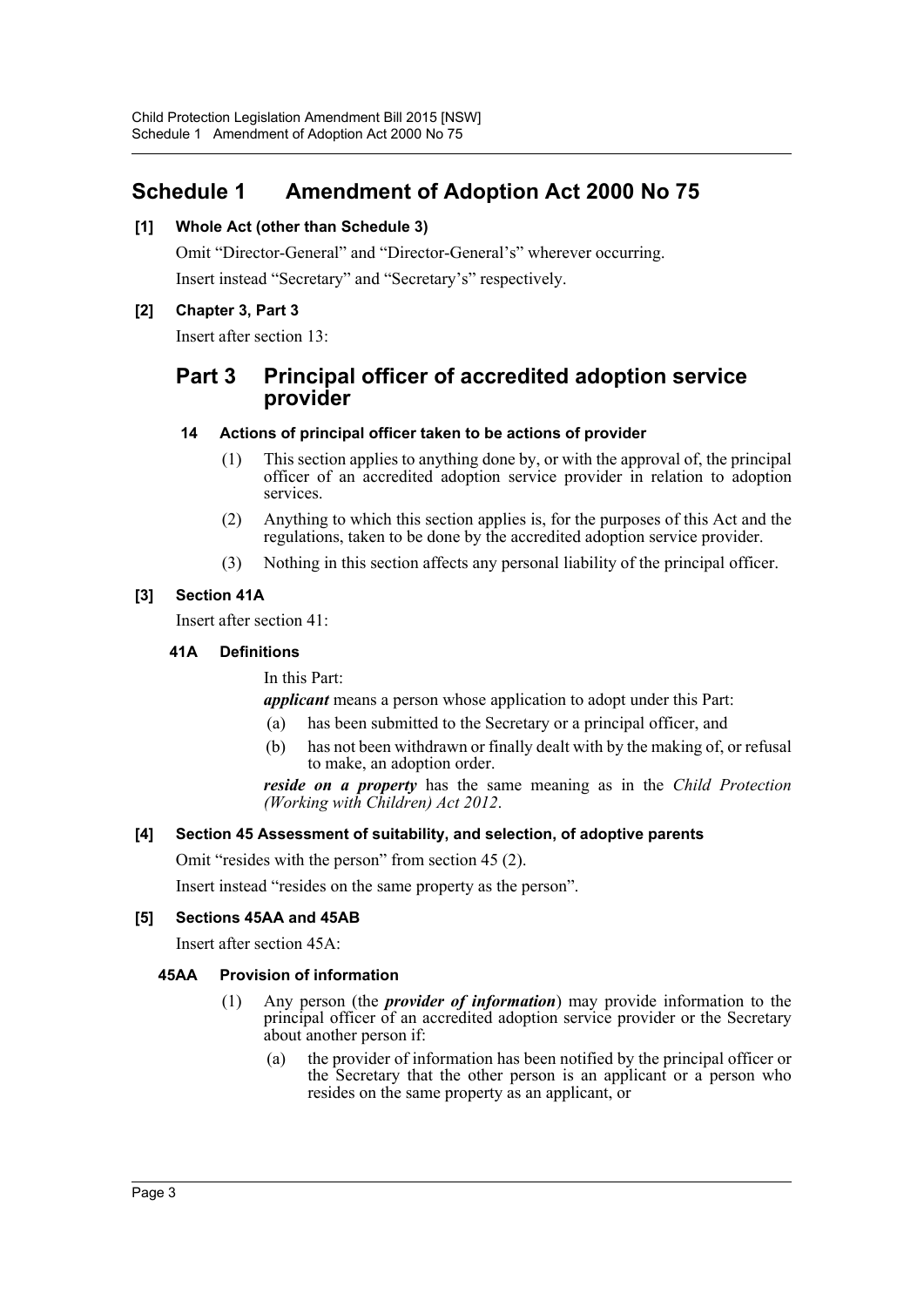- (b) the provider of information otherwise reasonably believes the other person to be an applicant or a person who resides on the same property as an applicant.
- (2) Information provided under this section may be used to determine whether the applicant is suitable to adopt a child.
- (3) Information may be provided under this section regardless of whether the provider of information has been requested to provide the information.
- (4) A person who, acting in good faith, provides information under this section:
	- (a) is not liable to any civil or criminal action, or any disciplinary action, for providing the information, and
	- (b) in providing the information, cannot be held to have breached any code of professional etiquette or ethics or departed from any accepted standards of professional conduct.

### **45AB Notification about other residents**

An applicant must, as soon as reasonably practicable, notify the Secretary or the principal officer to whom the application was submitted:

- (a) if any person (other than the applicant or a person who submitted an application to adopt jointly with the applicant) resides on the same property as the applicant for 3 weeks or more, or
- (b) if a person residing on the same property as the applicant attains the age of 18 years.

### **[6] Section 45CA**

Insert after section 45C:

### **45CA Definitions**

In this Part:

*applicant* means a person whose application to adopt under this Part:

- (a) has been submitted to the Secretary or a principal officer, and
- (b) has not been withdrawn or finally dealt with by the making of, or refusal to make, an adoption order.

*reside on a property* has the same meaning as in the *Child Protection (Working with Children) Act 2012*.

### **[7] Section 45D**

Omit the section. Insert instead:

### **45D Application to adopt**

The Secretary or the principal officer of an accredited adoption service provider may, in accordance with the regulations, invite an authorised carer of a child who is in out-of-home care to submit an application to adopt the child.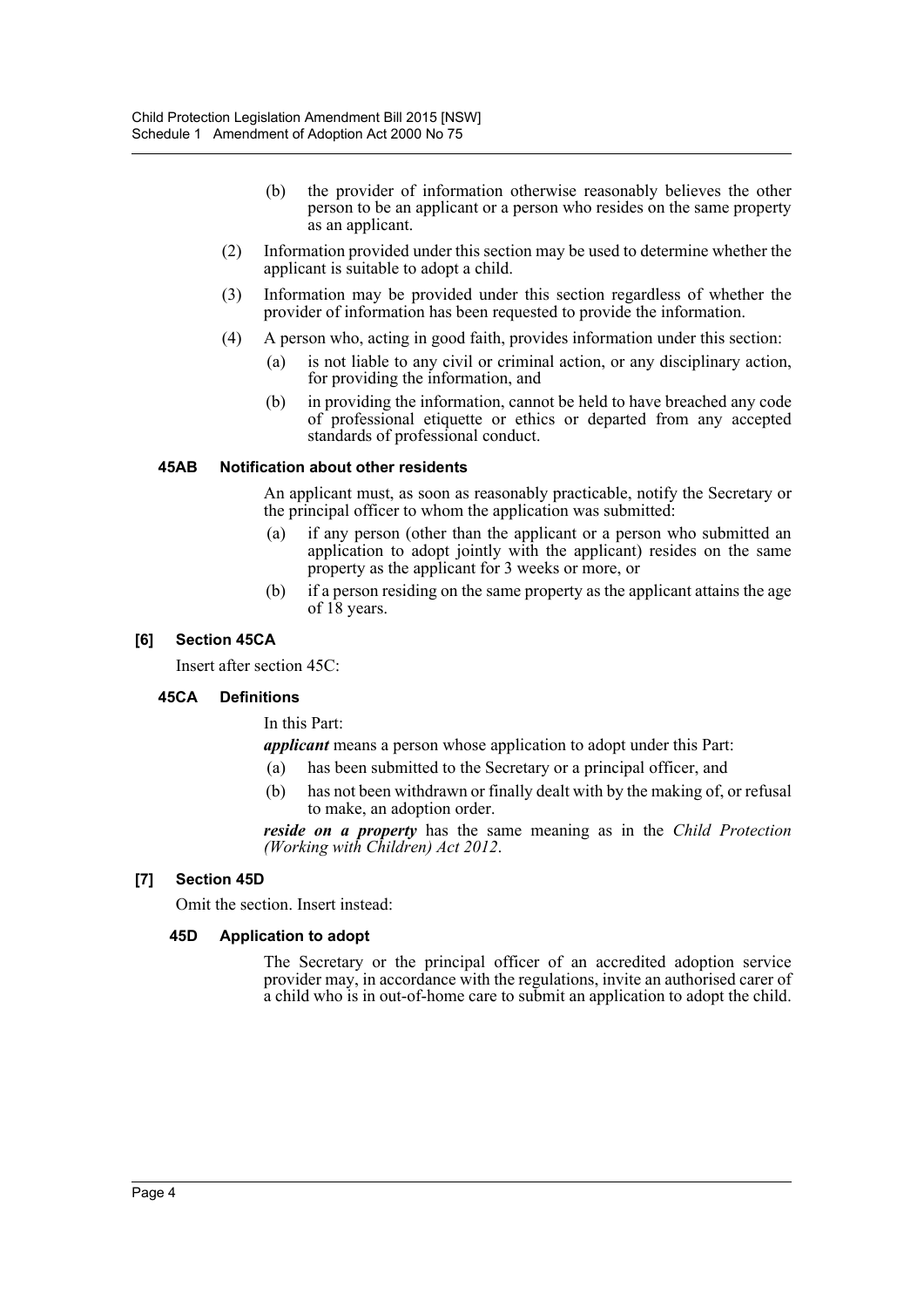### **[8] Sections 45GA and 45GB**

Insert after section 45G:

### **45GA Provision of information**

- (1) Any person (the *provider of information*) may provide information to the principal officer of an accredited adoption service provider or the Secretary about another person if:
	- (a) the provider of information has been notified by the principal officer or the Secretary that the other person is an applicant or a person who resides on the same property as an applicant, or
	- (b) the provider of information otherwise reasonably believes the other person to be an applicant or a person who resides on the same property as an applicant.
- (2) Information provided under this section may be used to determine whether the applicant is suitable to adopt a child.
- (3) Information may be provided under this section regardless of whether the provider of information has been requested to provide the information.
- (4) A person who, acting in good faith, provides information under this section:
	- (a) is not liable to any civil or criminal action, or any disciplinary action, for providing the information, and
	- (b) in providing the information, cannot be held to have breached any code of professional etiquette or ethics or departed from any accepted standards of professional conduct.

### **45GB Notification about other residents**

An applicant must, as soon as reasonably practicable, notify the Secretary or the principal officer to whom the application was submitted:

- (a) if any person (other than the applicant or a person who submitted an application to adopt jointly with the applicant) resides on the same property as the applicant for 3 weeks or more, or
- (b) if a person residing on the same property as the applicant attains the age of 18 years.

### **[9] Section 124A Guardian ad litem—exclusion of personal liability**

Omit "Department of Attorney General and Justice" from the definition of *Guardian Ad Litem Panel* in section 124A (3).

Insert instead "Department of Justice".

### **[10] Schedule 3 Savings, transitional and other provisions**

Insert after clause 26:

### **Part 8 Provisions consequent on enactment of Child Protection Legislation Amendment Act 2015**

### **27 Principal officer of accredited adoption service provider**

Section 14, as inserted by the *Child Protection Legislation Amendment Act 2015*, extends to things done by, or with the approval of, a principal officer before the commencement of that section in the same way as it applies to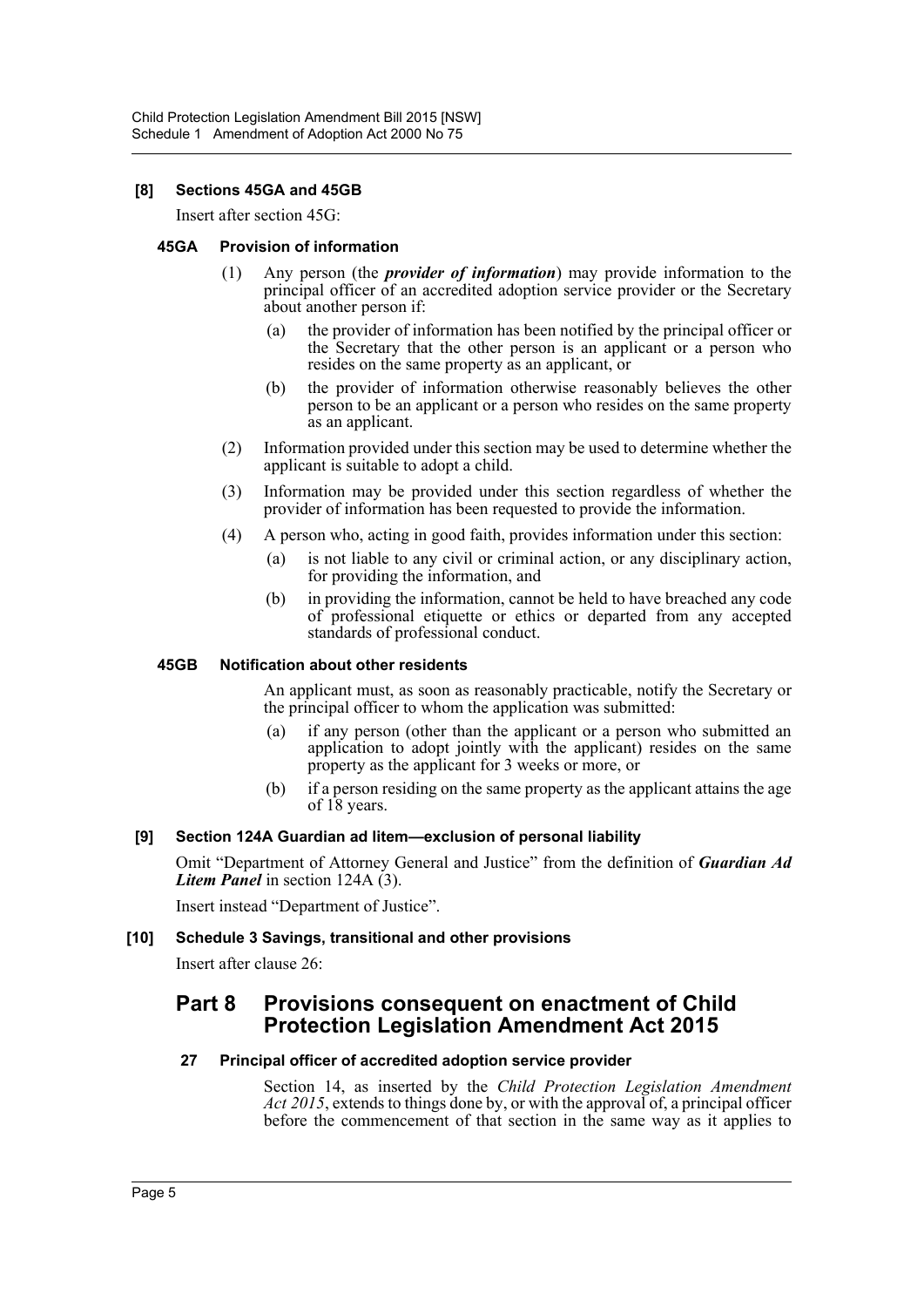things done by, or with the approval of, a principal officer after that commencement.

### **28 Notification about other residents**

Sections 45AB and 45GB extend to any person residing on the same property as an applicant who has not been notified to the Secretary or a principal officer even if that person commenced residing on the same property as the applicant, or attained the age of 18 years, before the commencement of the relevant section.

### **[11] Dictionary**

Omit the definition of *Director-General*. Insert in alphabetical order: *Secretary* means the Secretary of the Department.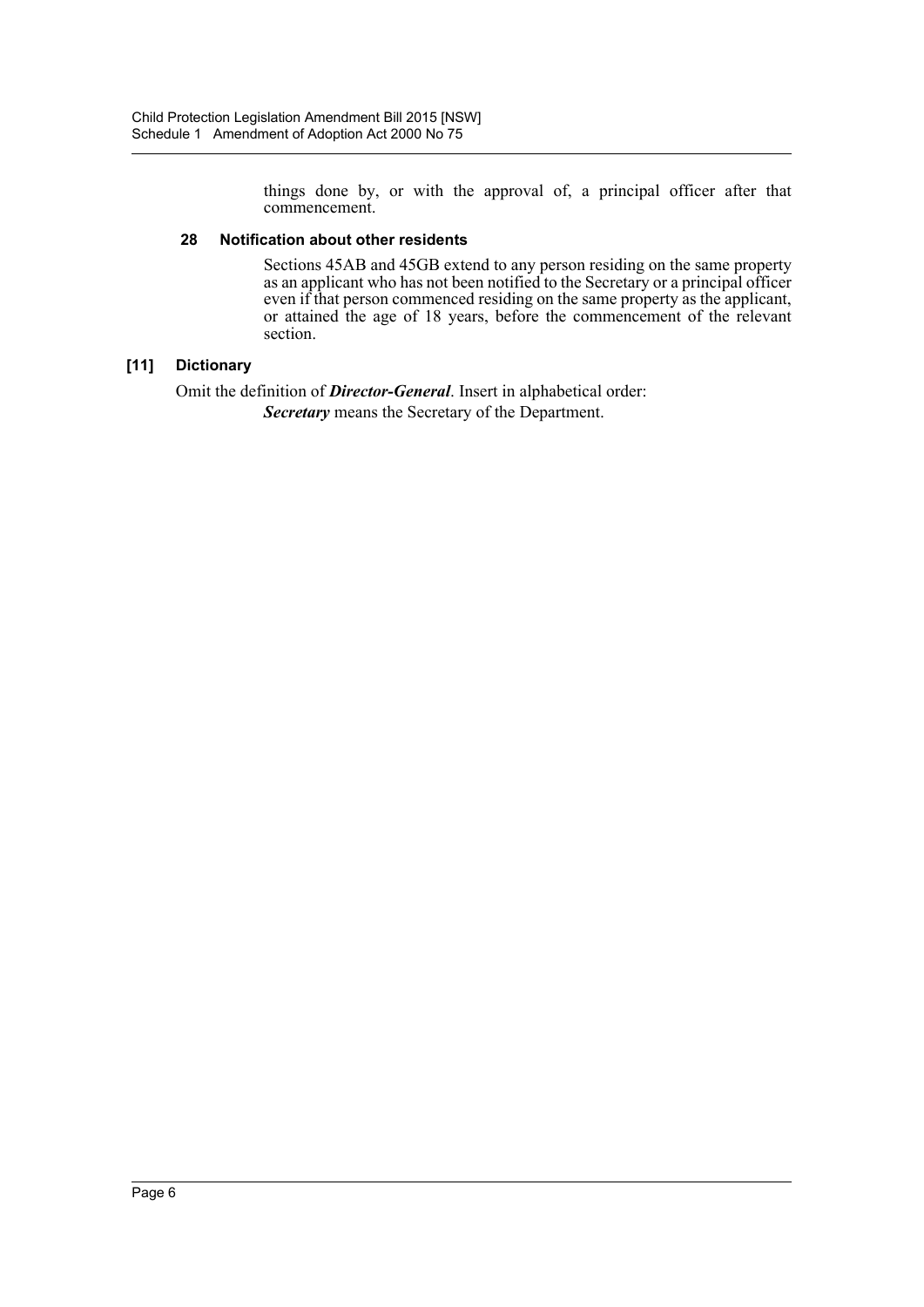### <span id="page-7-0"></span>**Schedule 2 Amendment of Child Protection (Working with Children) Act 2012 No 51**

### **[1] Section 5 Definitions**

Omit the definitions of *interim bar* and *working with children check number* from section  $5(1)$ .

Insert in alphabetical order:

*accredited adoption service provider* has the same meaning as in the *Adoption Act 2000*.

*application number* means the unique number given to an applicant for a working with children check clearance under this Act.

*carer applicant* has the same meaning as in the *Children and Young Persons (Care and Protection) Act 1998*.

*Department* means the Department of Family and Community Services.

*interim bar* means an interim bar imposed under section 17.

*notifiable person* in relation to an applicant for a clearance or the holder of a clearance means each of the following:

- (a) any employer or proposed employer of the applicant or holder in respect of child-related work,
- (b) if the applicant or holder resides on the same property as an authorised carer or carer applicant—the designated agency that authorised the carer or to whom the carer applicant made the application,
- (c) if the applicant or holder resides on a property where a home based education and care service or family day care service is provided—the approved provider of the service,
- (d) if the applicant or holder is a prospective adoptive parent or an adult resident within the meaning of section 11—the relevant decision-maker (within the meaning of that section) in relation to the prospective adoptive parent,
- (e) if the applicant or holder is a prospective guardian or an adult resident within the meaning of section 11A—the relevant decision-maker (within the meaning of that section) in relation to the prospective guardian,
- (f) any other person prescribed by the regulations.

*principal officer* of:

- (a) an accredited adoption service provider has the same meaning as in the *Adoption Act 2000*, or
- (b) a designated agency or a registered agency has the same meaning as in the *Children and Young Persons (Care and Protection) Act 1998*.

*prospective adoptive parent* means a person who has submitted an application under the *Adoption Act 2000* to adopt a child and whose application has not been withdrawn or finally dealt with by the making of or refusal to make an adoption order.

*prospective guardian* has the same meaning as in the *Children and Young Persons (Care and Protection) Act 1998*.

*registered agency* has the same meaning as in the *Children and Young Persons (Care and Protection) Act 1998*.

*reside on a property* has the meaning given by section 5A.

*Secretary* means the Secretary of the Department.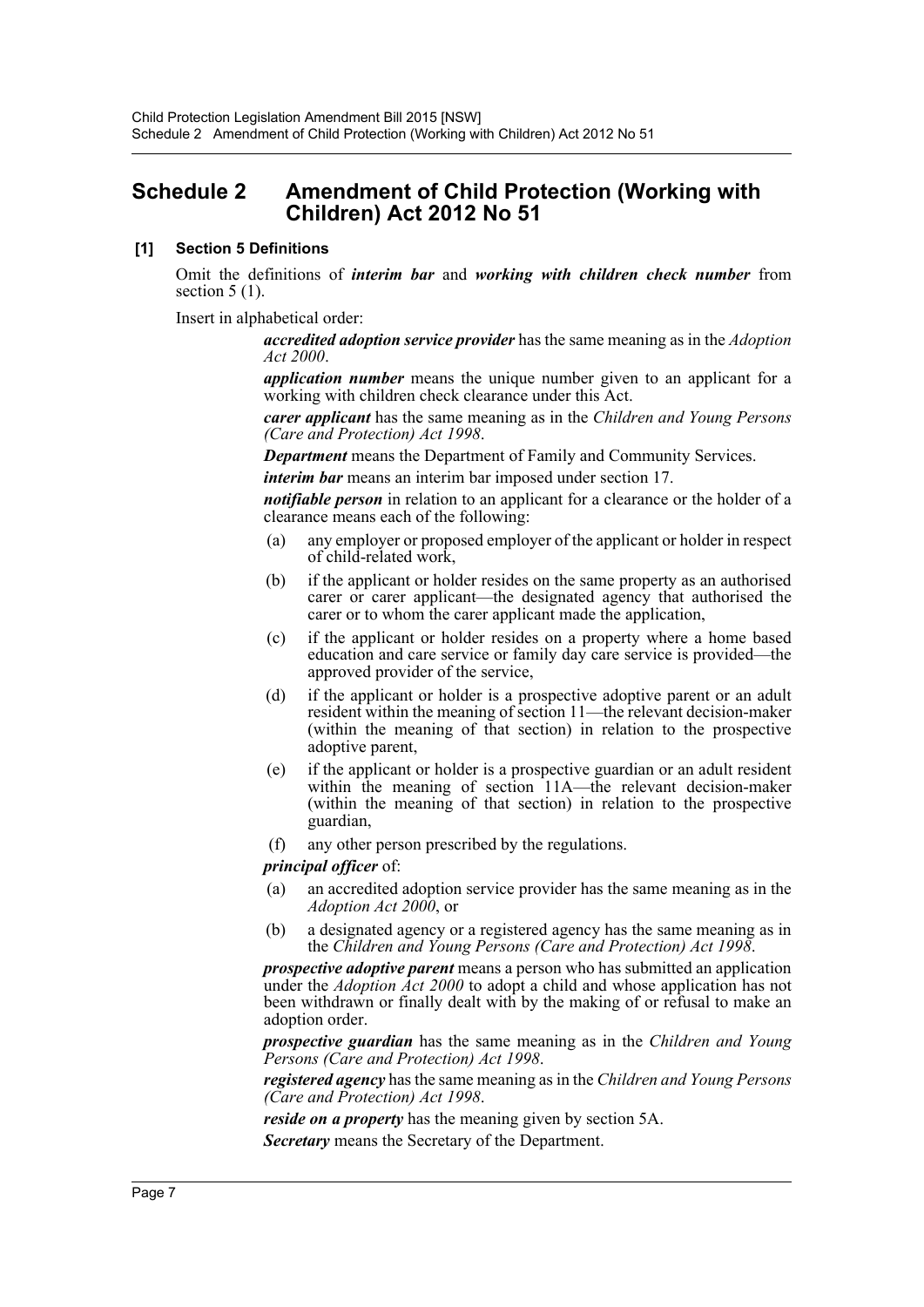*working day* means any day that is not a Saturday, Sunday or public holiday. *working with children number* means the number given for a working with children check clearance under this Act.

*working with children register* means the register established under section<sub>25</sub>.

### **[2] Section 5A**

Insert after section 5:

### **5A Meaning of "reside on a property"**

- (1) Subject to subsection (2), a person *resides on a property* if the person resides (which includes sleep on a regular or frequent basis) anywhere on the property (whether or not in a building, caravan, structure, vehicle or other thing).
- (2) The regulations may prescribe circumstances in which a person is, or is not, taken to reside on a property (including by prescribing circumstances in which 2 persons are, or are not, taken to be residing on the same property).

### **[3] Section 6 Child-related work**

Omit "within the meaning of the *Adoption Act 2000*" from section 6 (3) (f).

### **[4] Section 8 Restrictions on engaging in child-related work**

Insert at the end of section 8 (3) (b):

, or

(c) the offence was consequential on the relevant accused person being subject to an interim bar, having an application for a clearance refused or terminated or having a clearance cancelled and, at the time that the offence was committed, the accused person did not know about the interim bar, refusal, termination or cancellation.

### **[5] Section 9 Employers must require clearance or current application**

Omit "accused person" where secondly occurring in section 9 (2) (a) and from section  $9(2)$  (b).

Insert instead "worker".

### **[6] Sections 9A and 9B**

Insert after section 9:

### **9A Employer must verify worker has clearance or current application**

- (1) An employer must verify, in accordance with this section, that each worker who carries out, or is to carry out, child-related work for the employer:
	- (a) is the holder of a working with children check clearance that authorises the work, or
	- (b) has made a current application to the Children's Guardian for a clearance of a class applicable to that work.
- (2) For the purposes of any such verification the employer must ensure that:
	- (a) the *relevant details* of the worker are obtained by the employer, being:
		- (i) the worker's full name and date of birth, and
		- (ii) the working with children number of the worker's clearance or the application number of the worker's current application, and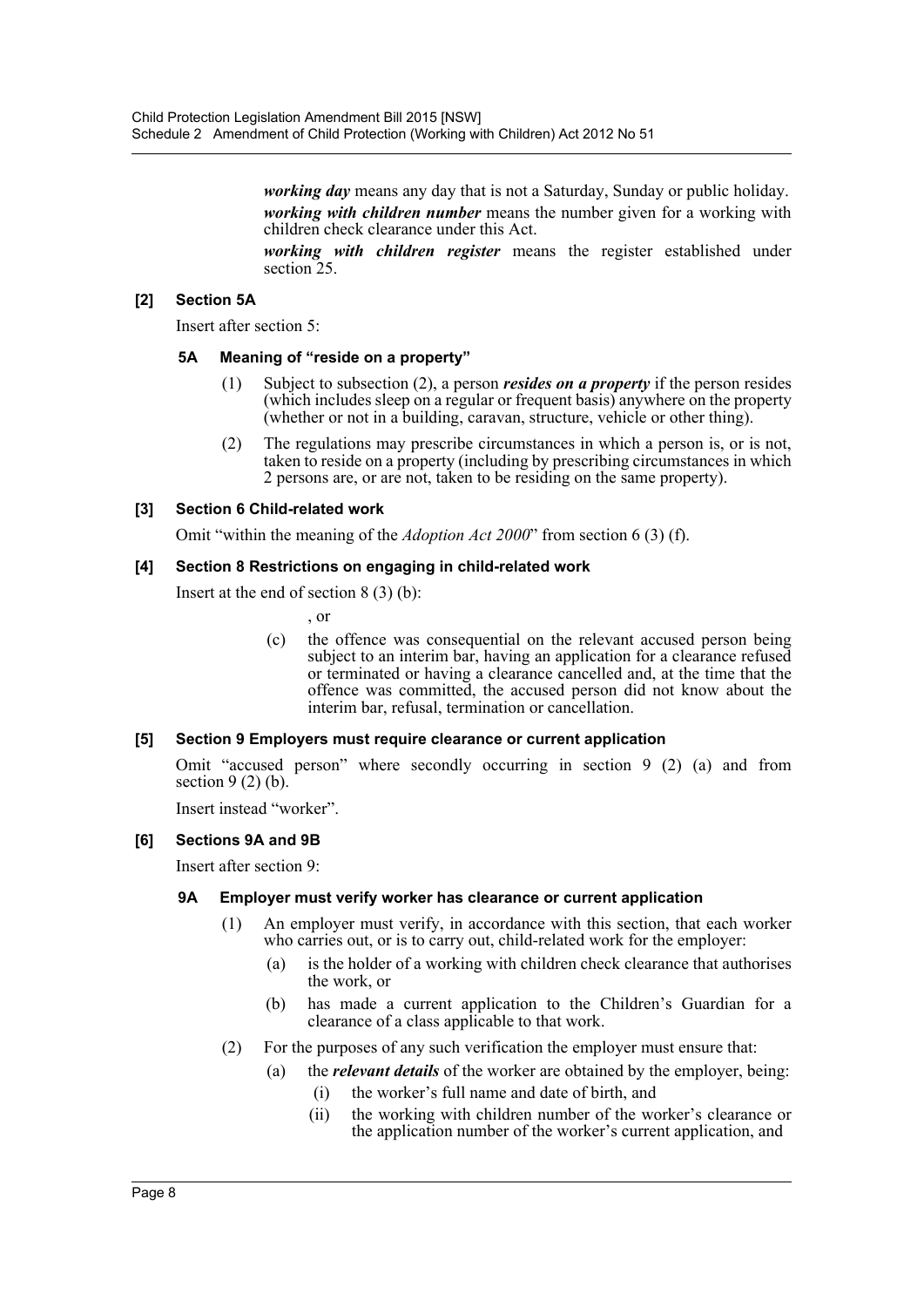- (b) the employer has access to the working with children register, and **Note.** Employers can gain access to the working with children register by registering online with the Children's Guardian.
- (c) such of the relevant details of the worker as may be required by the Children's Guardian are entered onto the working with children register, and
- (d) a record is kept of each of the following obtained from the working with children register and that record is retained by the employer for 7 years:
	- (i) the working with children number of the worker,
	- (ii) the date on which each clearance of the worker ceases to have effect.
- (3) Verification in respect of a worker under this section must occur before the worker commences child-related work and then again within 5 working days after each clearance of the worker ceases to have effect under section 22 (1).
- (4) This section does not apply:
	- (a) in respect of an employer if the employer is an individual who is the parent of, or has the care of, a child or young person and the child-related work relates to that child or young person, or
	- (b) in respect of a worker who is exempted by the regulations from the requirement to hold a clearance, or
	- (c) in respect of an employer who is exempted by the regulations from this section.

### **9B Governing body to ensure persons appointed to key positions hold clearance**

(1) In this section:

*key position*, in an organisation, means each of the following:

- (a) the chief executive of the organisation,
- (b) the principal officer—if the organisation is a designated agency, a registered agency or an accredited adoption service provider,
- (c) any other position in the organisation that is of a kind prescribed by the regulations.
- (2) The governing body of an organisation must ensure that a person is not appointed on a permanent basis to a key position in the organisation that involves child-related work unless the person is the holder of a working with children check clearance of a class applicable to that work.

Maximum penalty: 100 penalty units, in the case of a corporation, and 50 penalty units in any other case.

- (3) It is a defence to proceedings for an offence against subsection (2) if the governing body establishes that, at the time the offence was committed:
	- (a) the governing body had been advised by the Children's Guardian that the person was the holder of a clearance, or
	- (b) the working with children register showed that the person was the holder of a clearance, or
	- (c) the governing body was exempted by the regulations from the requirements of this section or the person was exempted from the requirement to hold a clearance.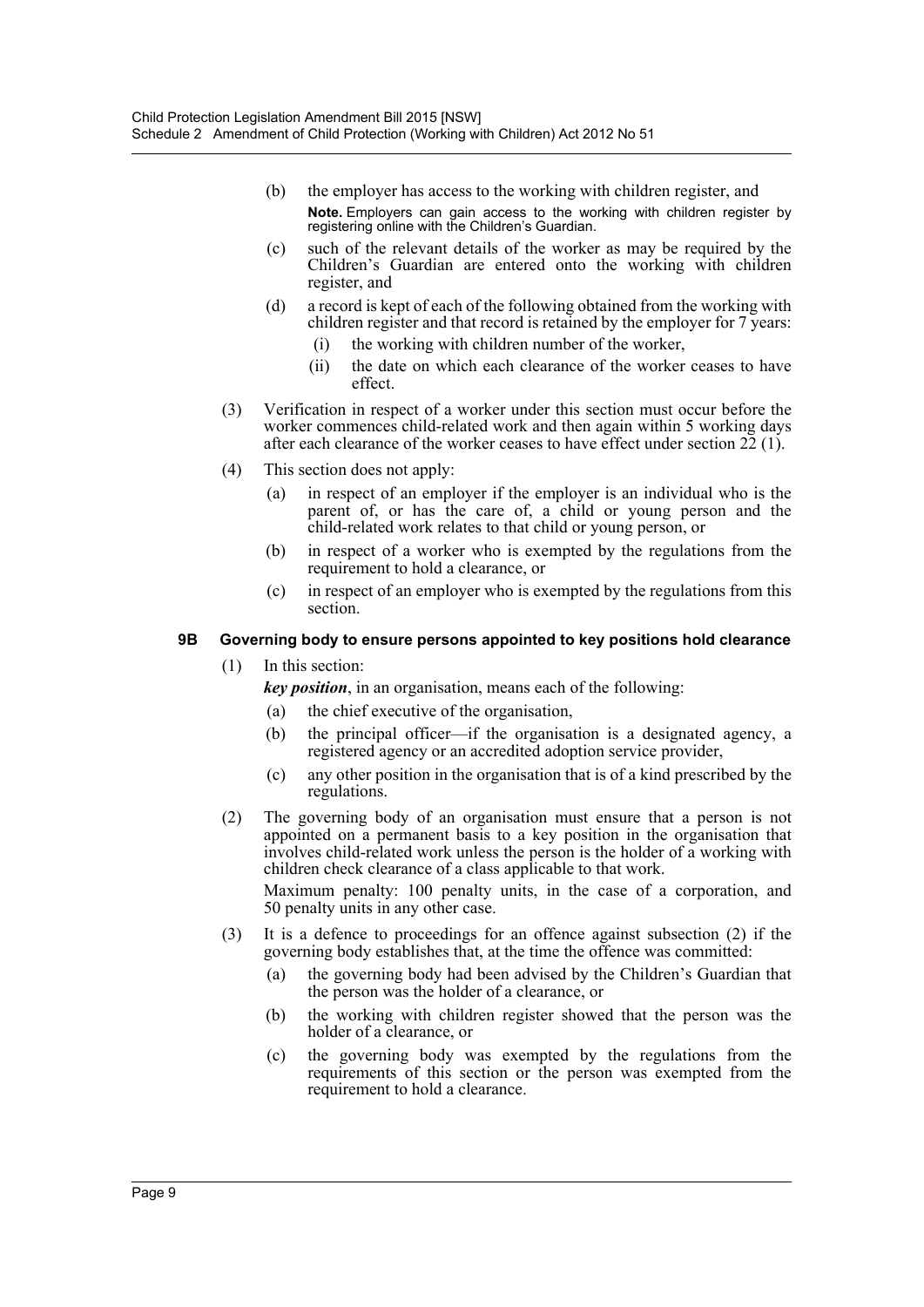- (4) The governing body of an organisation must ensure that whenever a person is appointed on a permanent basis to a key position in the organisation that involves child-related work:
	- (a) a record is kept of how the governing body determined that the person held a working with children check clearance of a class applicable to that work, and
	- (b) that record is retained by the organisation for at least 7 years.

Maximum penalty: 50 penalty units.

(5) Nothing in this section prevents a person being appointed to a key position on a conditional basis, if there is a current application for a clearance of an appropriate class and appointment is conditional on the person obtaining the appropriate clearance as soon as is reasonably practicable and having that clearance considered by the governing body.

### **[7] Section 10**

Omit the section. Insert instead:

### **10 Adult persons residing with authorised carers or persons providing home care services**

(1) An adult person (other than an exempt person) who resides on the same property as an authorised carer or on a property where a home based education and care service or family day care service is provided must hold a working with children check clearance (of any class) or have made a current application to the Children's Guardian for a clearance.

Maximum penalty: 100 penalty units, or imprisonment for 2 years, or both.

(2) The designated agency (that authorised the authorised carer) or the approved provider (of the home based education and care service or family day care service) referred to in subsection (1), must ensure that the adult person complies with that subsection.

Maximum penalty: 100 penalty units, in the case of a corporation, and 50 penalty units in any other case.

- (3) For the purposes of this section, a person no longer has a clearance or a current application for a clearance if an interim bar is in effect against the person.
- (4) It is a defence to proceedings for an offence against subsection (1) if the accused person establishes that the accused person did not know, at the time the offence was committed, that the care or service referred to in that subsection was provided on that property.
- (5) It is a defence to proceedings for an offence under subsection (1) or (2) if the accused person establishes that:
	- (a) the adult person had been residing on the property for less than 3 weeks, or
	- (b) the offence was consequential on the adult person being subject to an interim bar, withdrawing an application, having an application for a clearance terminated or refused or having a clearance cancelled and the accused person:
		- (i) did not know about the interim bar, withdrawal, termination, refusal or cancellation, or
		- (ii) in the case of an adult person who resides on the same property as an authorised carer, had not known about the interim bar,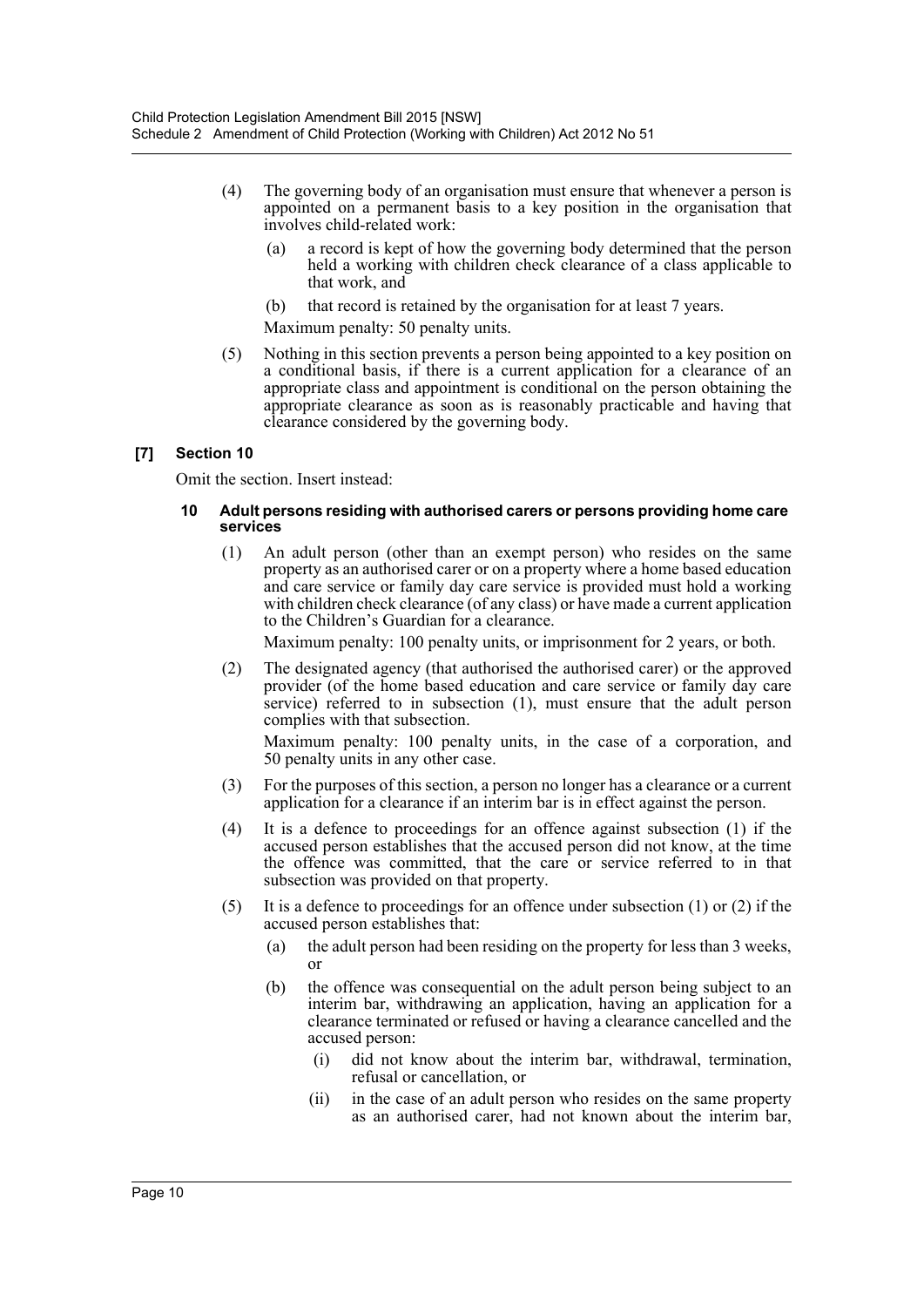withdrawal, termination, refusal or cancellation for more than 48 hours.

- (6) For the purposes of the application of this Act (other than section 9) to an adult person required by this section to hold a clearance, the designated agency or approved provider referred to in subsection (2) is to be treated as the employer of the adult person.
- (7) In this section:

*exempt person* means a person who is required under another provision of this Act to, or is exempt from the requirement to, hold a working with children check clearance.

### **[8] Section 11 Prospective adoptive parents and adults residing with them**

Omit section 11 (1) (a) and (b). Insert instead:

- (a) a prospective adoptive parent, and
- (b) a person (an *adult resident*) who resides on the same property as another person while that other person is a prospective adoptive parent.

### **[9] Section 11 (4)**

Omit the definition of *accredited adoption service provider*.

### **[10] Section 11 (4), definition of "relevant decision-maker"**

Omit "the Director-General of the Department of Family and Community Services—the Director-General" from paragraph (a).

Insert instead "the Secretary—the Secretary".

### **[11] Section 11A Prospective guardians and adults residing with them**

Omit section 11A (1) (a) and (b). Insert instead:

- (a) a prospective guardian, and
- (b) a person (an *adult resident*) who resides on the same property as the prospective guardian during the period beginning when the application for a guardianship order relating to that prospective guardian is made under section 79A of the *Children and Young Persons (Care and Protection) Act 1998* and ending when it is finally dealt with.

### **[12] Section 11A (4), definition of "relevant decision-maker"**

Omit "the Director-General of the Department of Family and Community Services—the Director-General" from paragraph (a).

Insert instead "the Secretary—the Secretary".

### **[13] Section 11B**

Insert after section 11A:

### **11B Responsible agency must verify person has clearance or current application**

- (1) For the purposes of this section, the *responsible agency* is:
	- (a) for any adult person who resides on the same property as an authorised carer who is authorised by a designated agency—the designated agency, or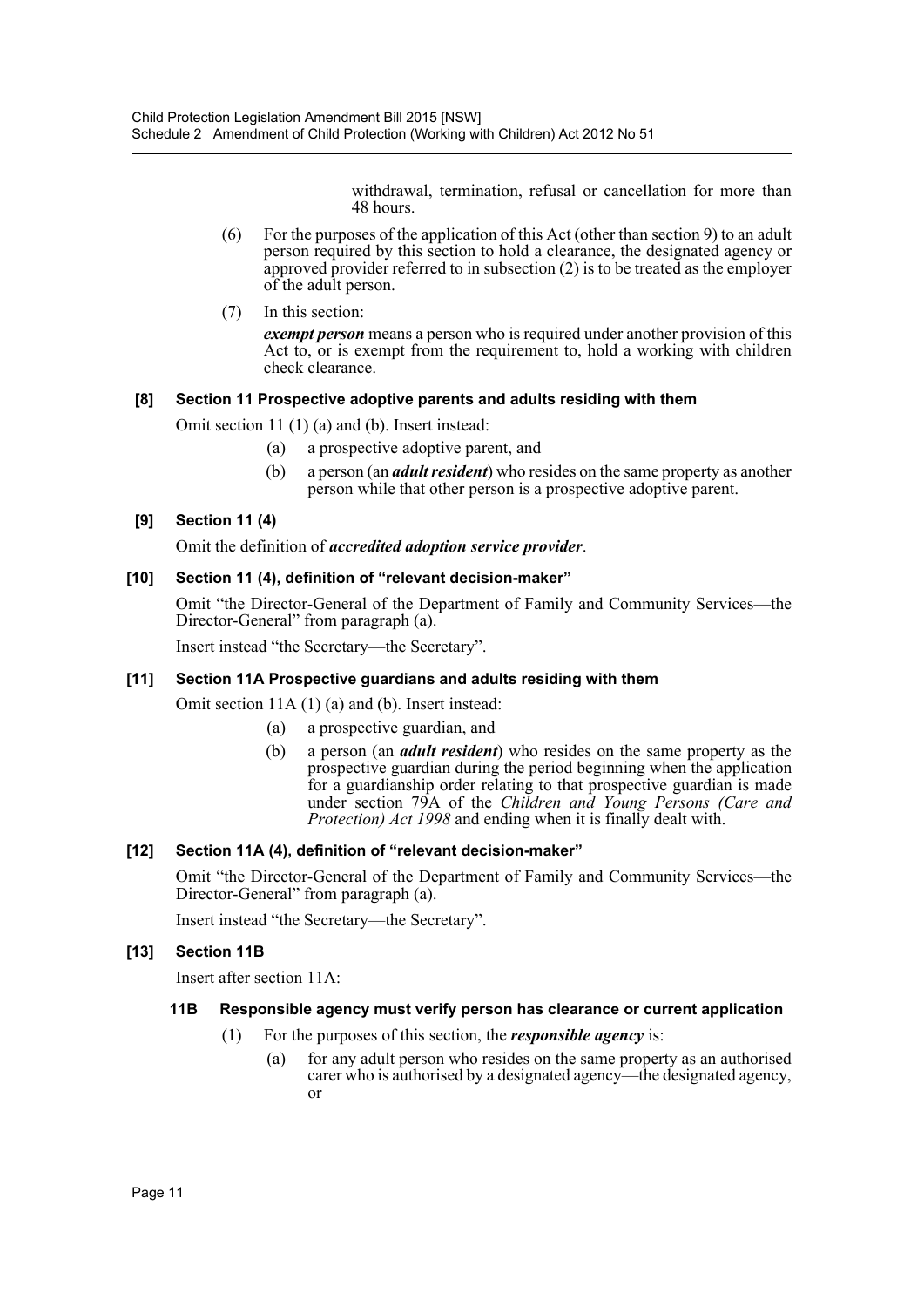- (b) for any adult person who resides on the same property as a carer applicant whose application was made to a designated agency—the designated agency, or
- (c) for any adult person who resides on a property where a home based education and care service or a family day care service is provided—the approved provider of the service, or
- (d) for any adult person in respect of whom a relevant decision-maker (within the meaning of section 11 or 11A) is to be treated as an employer under either of those sections—the relevant decision-maker.
- (2) A responsible agency must verify, in accordance with this section, that each adult person for whom the agency is the responsible agency:
	- (a) is the holder of a working with children check clearance, or
	- (b) has made a current application to the Children's Guardian for a clearance.
- (3) For the purposes of any such verification, the responsible agency must ensure that:
	- (a) the *relevant details* of the person are obtained by the agency, being:
		- (i) the person's full name and date of birth, and
		- (ii) the working with children number of the person's clearance or the application number of the person's current application, and
	- (b) the agency has access to the working with children register, and **Note.** Responsible agencies can gain access to the register by registering online with the Children's Guardian.
	- (c) such of the relevant details of the person as may be required by the Children's Guardian are entered onto the working with children register, and
	- (d) a record is kept of any of the following obtained from the working with children register and that record is retained by the agency for 7 years:
		- (i) the working with children number of the person,
		- (ii) the expiry date of any clearance of the person.
- (4) Verification in respect of an adult person under this section must occur as soon as practicable after the responsible agency becomes aware that it is the responsible agency for the person and then again within 5 working days after each clearance of the person ceases to have effect under section  $2\tilde{2}$  (1).
- (5) This section does not apply:
	- (a) in respect of a person who is exempted by the regulations from the requirement to hold a clearance, or
	- (b) in respect of a responsible agency that is exempted by the regulations from this section.

### **[14] Section 13 Applications for clearances**

Omit section 13 (5). Insert instead:

- (5) The Children's Guardian must ensure that each applicant is given an application number and that the applicant is notified of that number.
- (6) An applicant may, with the consent of the Children's Guardian, withdraw an application at any time.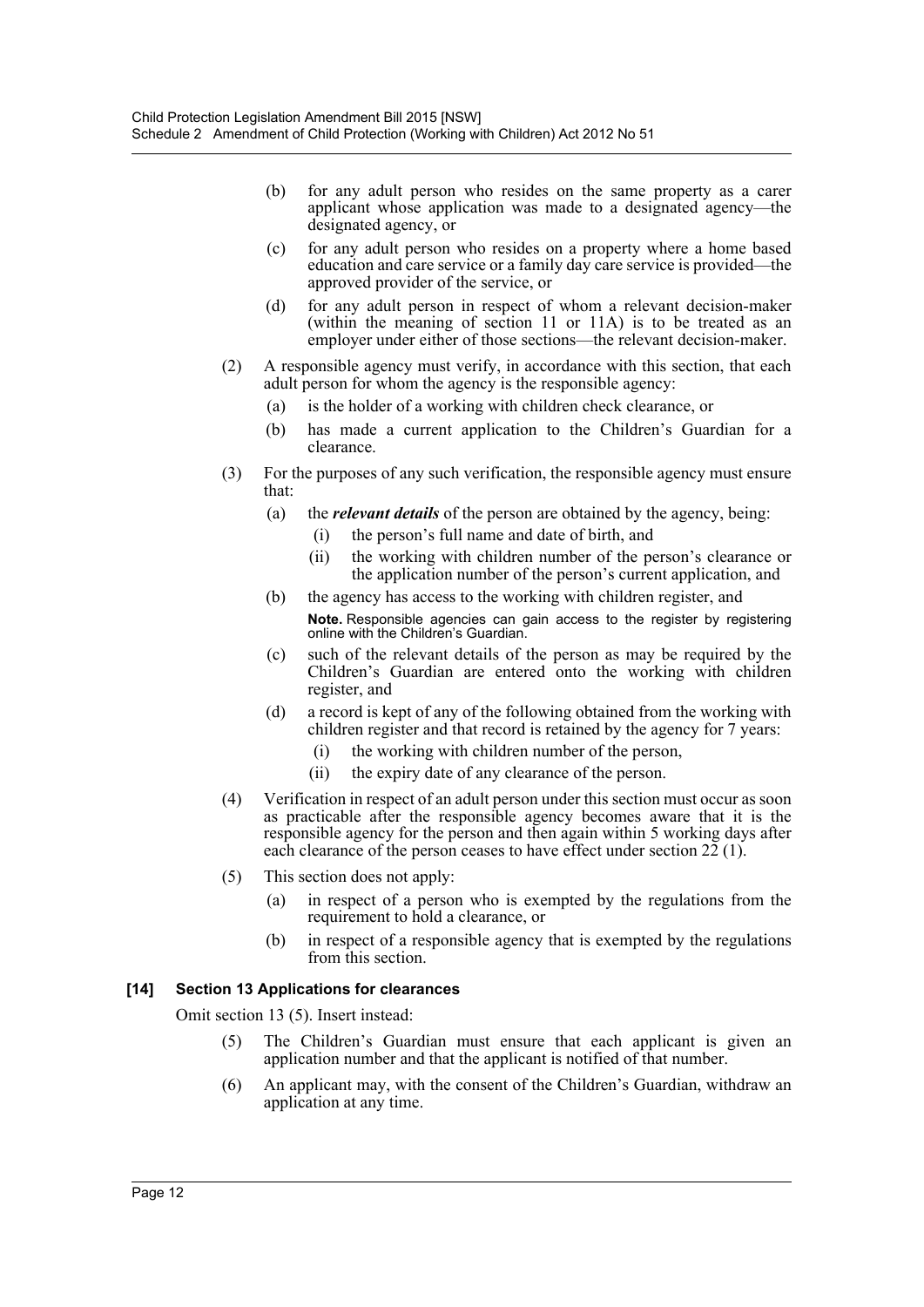- (7) The Children's Guardian must not consent to the withdrawal of an application if the Children's Guardian is of the opinion that it is likely that there is a risk to the safety of children if the applicant were to engage in child-related work.
- (8) The Children's Guardian must, as soon as practicable after an application is withdrawn by an applicant, give written notice of that withdrawal to each person that the Children's Guardian reasonably believes to be a notifiable person in relation to the applicant.

### **[15] Section 13A**

Insert after section 13:

### **13A Embargo after refusal of application or cancellation of clearance**

- (1) A person who is refused a working with children check clearance, or whose clearance is cancelled under section 23, is not entitled to make a further application for a clearance:
	- (a) until 5 years after the date notice of the refusal or cancellation was given to the person, or
	- (b) unless there has been a change of circumstances under which a further early application is permitted under this section.
- (2) A further early application is permitted if any of the following occurs after the date of the refusal or cancellation:
	- (a) proceedings that were pending at the date of the refusal or cancellation are withdrawn or dealt with without the person being found guilty of the offence,
	- (b) a finding of guilt is quashed or set aside,
	- (c) a finding the subject of an assessment requirement is quashed or set aside or otherwise expressly or impliedly ceases to have effect,
	- (d) the Children's Guardian permits a person to make such an application.

### **[16] Section 15 Assessment of applicants and holders**

Insert after section 15 (4):

- (4A) The Children's Guardian must not determine that an applicant does not pose a risk to the safety of children unless the Children's Guardian is satisfied that:
	- (a) a reasonable person would allow his or her child to have direct contact with the applicant that was not directly supervised by another person while the applicant was engaged in any child-related work, and
	- (b) it is in the public interest to make the determination.

### **[17] Section 16 Request for further information**

Omit "6 months" from section 16 (2). Insert instead "3 months".

### **[18] Section 16 (3)**

Insert after section 16 (2):

(3) The Children's Guardian must as soon as practicable after terminating an application, give written notice of that termination to the applicant and to each person that the Children's Guardian reasonably believes to be a notifiable person in relation to the applicant.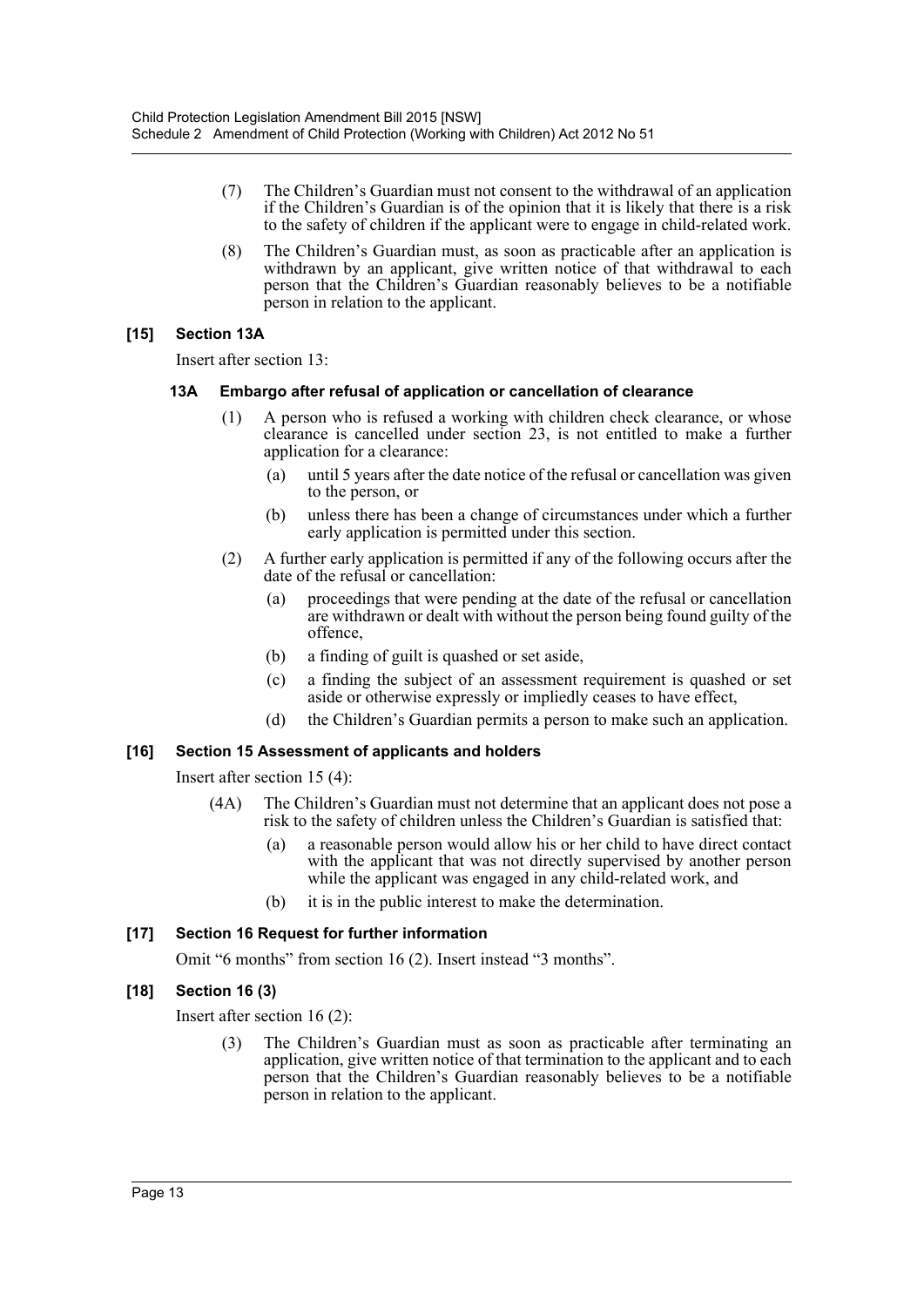### **[19] Section 17 Interim bars**

Omit section 17 (1). Insert instead:

- (1) The Children's Guardian may, at any time after receiving an application for a working with children check clearance or commencing an assessment of an applicant for or holder of a clearance, determine that the applicant or holder is subject to an *interim bar*, being a bar on the applicant or holder doing any of the following:
	- (a) engaging in child-related work,
	- (b) residing on the same property as an authorised carer,
	- (c) residing on a property where a home based education and care service or family day care service is provided.

### **[20] Section 17 (2)**

Insert "or resides on a property referred to in subsection (1) (b) or (c)" after "child-related work".

### **[21] Section 17 (3)**

Omit the subsection. Insert instead:

(3) The Children's Guardian must as soon as practicable after determining that an applicant or holder is subject to an interim bar, give written notice of that determination to the applicant or holder and to each person that the Children's Guardian reasonably believes to be a notifiable person in relation to the applicant or holder.

### **[22] Section 17 (4) (b)**

Insert "or refused" after "granted".

### **[23] Section 20 Notice of final decision granting or refusing clearance**

Omit "working with children check number" from section 20 (2).

Insert instead "working with children number".

### **[24] Section 20 (4)**

Omit the subsection. Insert instead:

(4) The Children's Guardian must as soon as practicable after refusing an application, give written notice of that refusal to the applicant and to each person that the Children's Guardian reasonably believes to be a notifiable person in relation to the applicant.

### **[25] Section 21 Embargo on further applications after refusal**

Omit the section.

### **[26] Section 23 Cancellation of clearances**

Omit section 23 (4). Insert instead:

(4) The Children's Guardian must as soon as practicable after cancelling a clearance, give written notice of that cancellation to each person that the Children's Guardian reasonably believes to be a notifiable person in relation to the holder of the clearance.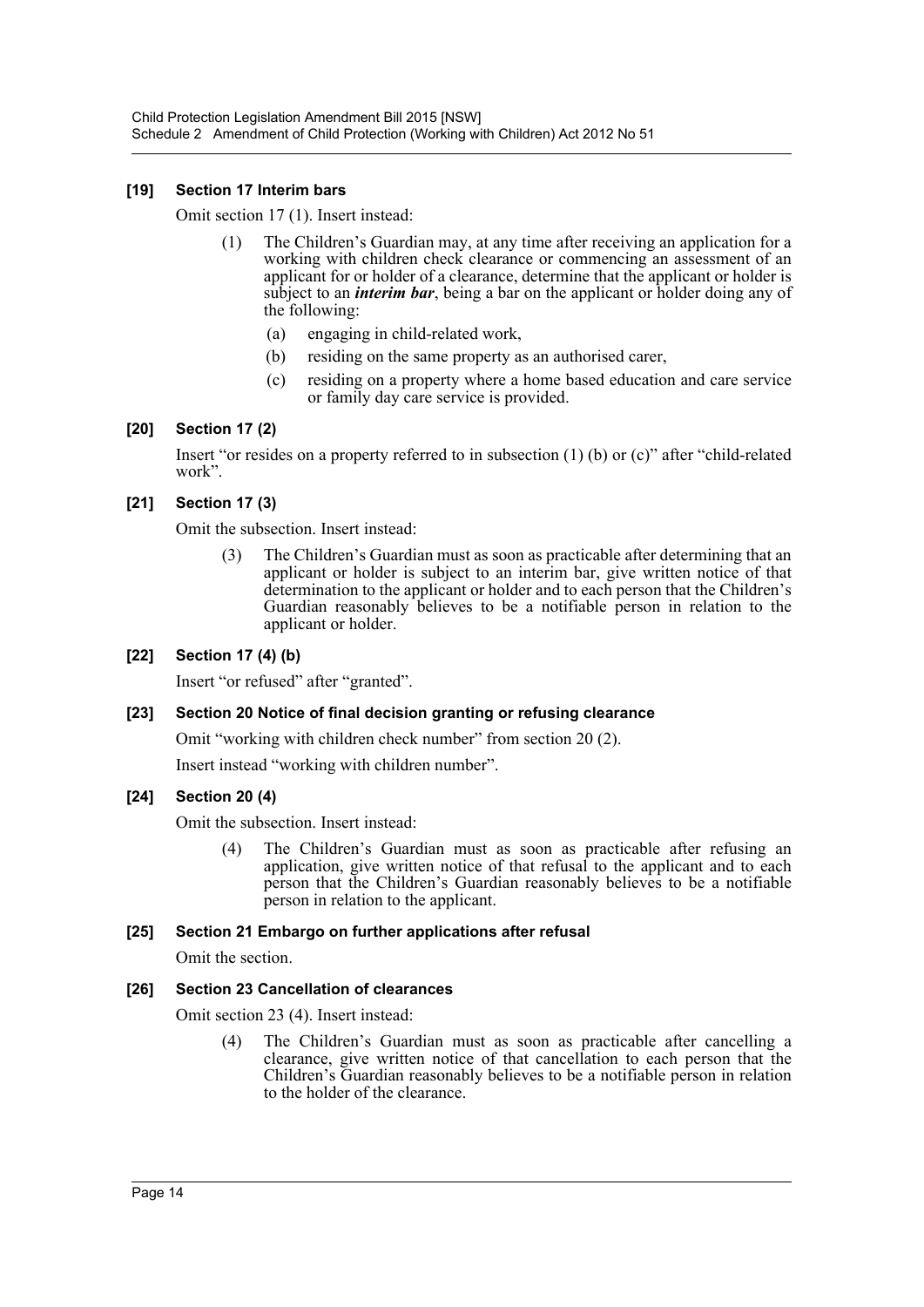### **[27] Section 24 Surrender of clearances**

Omit section 24 (3). Insert instead:

(3) The Children's Guardian must as soon as practicable after cancelling a clearance, give written notice of that cancellation to each person that the Children's Guardian reasonably believes to be a notifiable person in relation to the holder of the clearance.

### **[28] Section 25 Working with children register**

Omit section 25 (2). Insert instead:

- (2) The register must contain the following:
	- (a) particulars of applications for working with children check clearances, including the applicant's name and date of birth, the application number, the status of the application (including whether the applicant is subject to an interim bar) and any determination to refuse the application,
	- (b) particulars of clearances, including the clearance holder's name and date of birth, the working with children number, the class and expiry date of the clearance and whether the clearance holder is subject to an interim bar or has had a clearance cancelled.

### **[29] Section 25 (5) and (6)**

Omit section 25 (5). Insert instead:

- (5) The Children's Guardian must make information on the register available to an employer or responsible agency carrying out a verification in respect of a person under section 9A or 11B to the extent that the Children's Guardian considers the information to be relevant for the purposes of the verification or for informing the employer or responsible agency of any interim bar, refusal of an application or cancellation of a clearance.
- (6) The regulations may make provision for or with respect to the following:
	- (a) any additional information that may be contained on the register,
	- (b) the entry of information on the register by employers or other persons,
	- (c) making information on the register publicly available or available to particular classes of persons.

### **[30] Section 26**

Omit the section. Insert instead:

### **26 Persons not entitled to apply for review or enabling order**

- (1) The following persons are not entitled to make an application under this Part:
	- (a) a person who has been convicted of any of the following offences, if the offence was committed as an adult and the person is a person who satisfies subsection (2):
		- (i) murder,
		- (ii) an offence against section 61B, 61C, 61D, 61E, 61F, 61I, 61J, 61JA, 61K, 61L, 61M, 61N, 61O, 61P, 63, 65A, 66, 66F, 76, 78A, 78B, 80A, 80D, 80E or 81 of the *Crimes Act 1900*, if the person against whom the offence was committed was a child,
		- (iii) the common law offence of rape, if the person against whom the offence was committed was a child,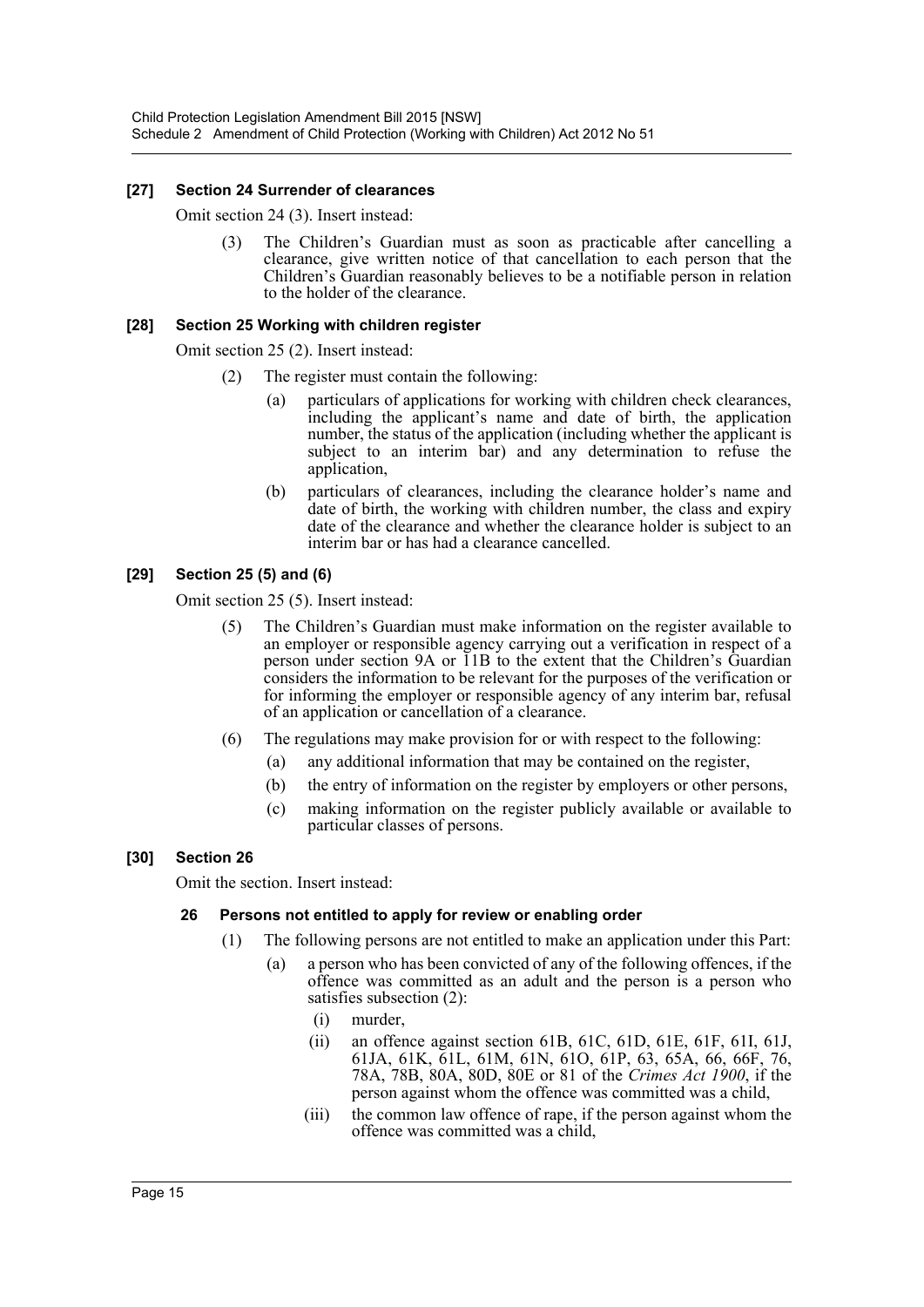- (iv) an offence against section 66A, 66B, 66C, 66D, 66EA or 66EB of the *Crimes Act 1900*,
- (v) an offence against section 67, 68, 71, 72, 72A, 73, 74 or 76A of the *Crimes Act 1900*,
- (vi) an offence against section 78H, 78I, 78K, 78L, 78M, 78N, 78O or 78Q of the *Crimes Act 1900*,
- (vii) an offence against section 91D, 91E or 91F of the *Crimes Act 1900*,
- (viii) an offence against section 91G, 91H, 578B or 578C (2A) of the *Crimes Act 1900*,
- (ix) an offence against section 272.8, 272.10 (if it relates to an underlying offence against section 272.8) or 272.11 of the *Criminal Code* of the Commonwealth,
- (x) an offence against section 272.9, 272.10 (if it relates to an underlying offence against section 272.9), 272.11, 272.12, 272.13, 272.14 or 272.15 of the *Criminal Code* of the Commonwealth,
- (xi) an offence against section 272.18, 272.19 or 272.20 of the *Criminal Code* of the Commonwealth, if it relates to a Class 1 offence within the meaning of the *Child Protection (Offenders Registration) Act 2000*,
- (xii) an offence against section 273.5, 273.6, 273.7, 471.16, 471.17, 471.19, 471.20, 471.22, 471.24, 471.25, 474.19, 474.20, 474.22, 474.23, 474.24A, 474.25A, 474.25B, 474.26 or 474.27 of the *Criminal Code* of the Commonwealth,
- (xiii) an offence against section 233BAB of the *Customs Act 1901* of the Commonwealth involving items of child pornography or of child abuse material,
- (xiv) an offence an element of which is an intention to commit an offence listed in subparagraphs (i)–(xiii),
- (xv) an offence of attempting, or of conspiracy or incitement, to commit an offence listed in subparagraphs (i)–(xiii),
- (b) a person who has been convicted of an offence committed as an adult under a law of another State or a Territory, the Commonwealth or a foreign jurisdiction that, if committed in New South Wales, would constitute an offence referred to in paragraph (a) and the person is a person who satisfies subsection (2),
- (c) a person whose application for a working with children check clearance has been refused wholly or partly on the grounds that proceedings have been commenced against the person for an offence specified in Schedule 2 and the proceedings have not been finally determined.
- (2) A person convicted of an offence specified in subsection (1) satisfies this subsection if:
	- (a) the person received a sentence of full time custody for the offence, or
	- (b) any of the following orders was imposed on the person in respect of the offence and the order is in force:
		- (i) a home detention order, intensive correction order or community service order under the *Crimes (Sentencing Procedure) Act 1999*, a good behaviour order under section 9 of that Act or an order under section 12 of that Act,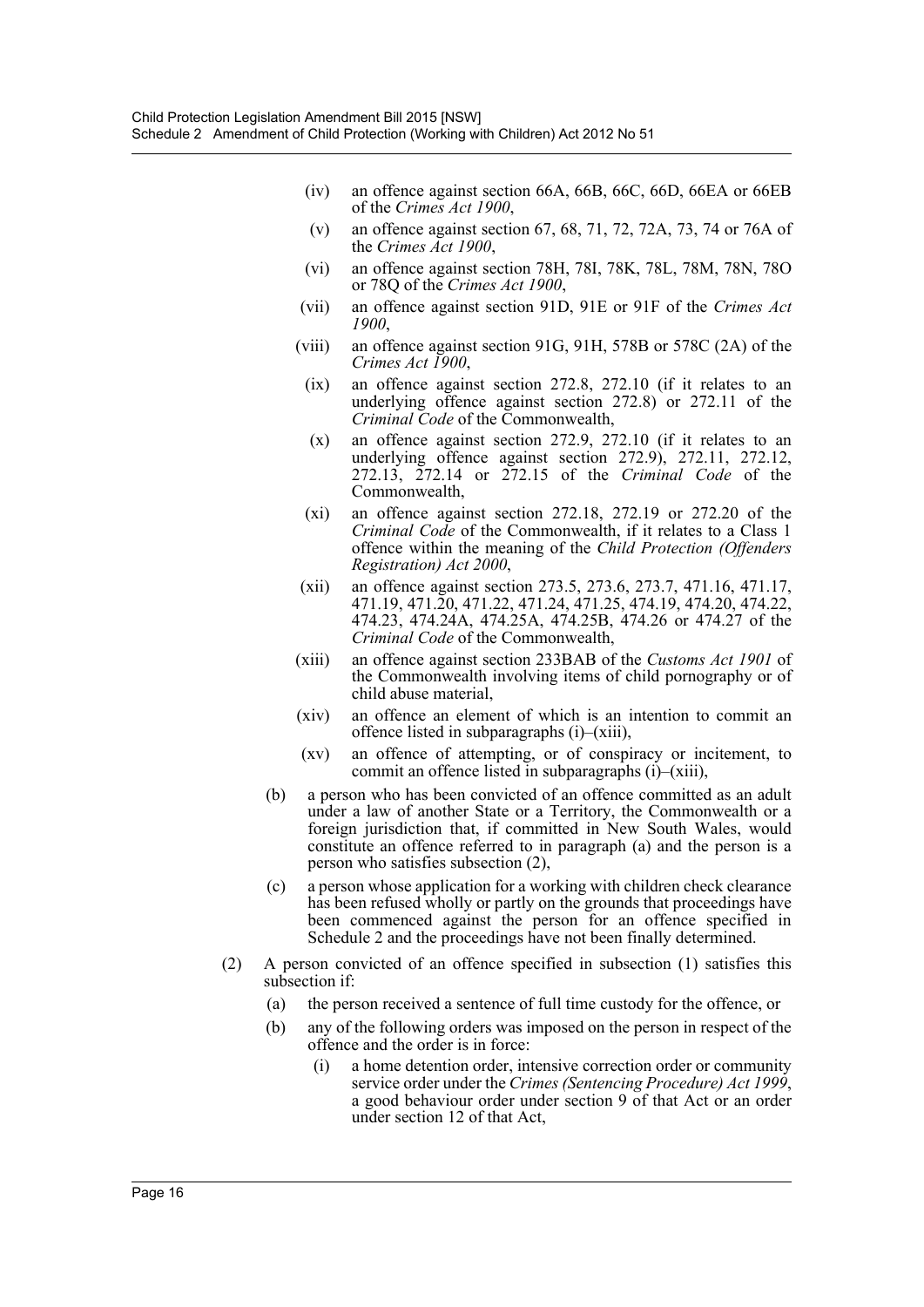- (ii) a conditional release order or recognizance release order under section 20 of the *Crimes Act 1914* of the Commonwealth, or
- (c) a prohibition order under the *Child Protection (Offenders Prohibition Orders) Act 2004* is in force against the person.
- (3) This section applies to convictions for offences whether occurring before, on or after the commencement of this Act.

### **[31] Section 30 Determination of applications and other matters**

Insert after section 30 (1):

- (1A) The Tribunal may not make an order under this Part which has the effect of enabling a person (the *affected person*) to work with children in accordance with this Act unless the Tribunal is satisfied that:
	- (a) a reasonable person would allow his or her child to have direct contact with the affected person that was not directly supervised by another person while the affected person was engaged in any child-related work, and
	- (b) it is in the public interest to make the order.

#### **[32] Section 35 Notification by reporting bodies of conduct constituting assessment requirement trigger**

Insert after section 35 (1):

- (1A) It is the duty of a reporting body that is a designated agency that has authorised a person as an authorised carer, to notify the Children's Guardian of the name and other identifying particulars of each adult person:
	- (a) who resides for 3 weeks or more on the same property as the authorised carer, and
	- (b) against whom the reporting body has made a finding that the adult person has engaged in conduct specified in clause 2 of Schedule 1.

### **[33] Section 35 (4), definition of "reporting body"**

Insert after paragraph (c):

(c1) a designated agency,

### **[34] Section 37 Database functions of Children's Guardian**

Omit section 37 (c). Insert instead:

(c) collecting and maintaining a database of employers and other persons who verify information about working with children check clearances and applications for clearances, including updating, correcting or removing entries on the database.

### **[35] Section 38 Children's Guardian's public awareness and advice functions**

Insert at the end of the section:

(2) Without limiting subsection (1), the Children's Guardian may make information available to employers and other persons about matters to consider in relation to employing persons to work with children.

### **[36] Section 40A Power to audit declarations made by exempt workers**

Omit "the Department of Family and Community Services" from section 40A (6) (f).

Insert instead "the Department".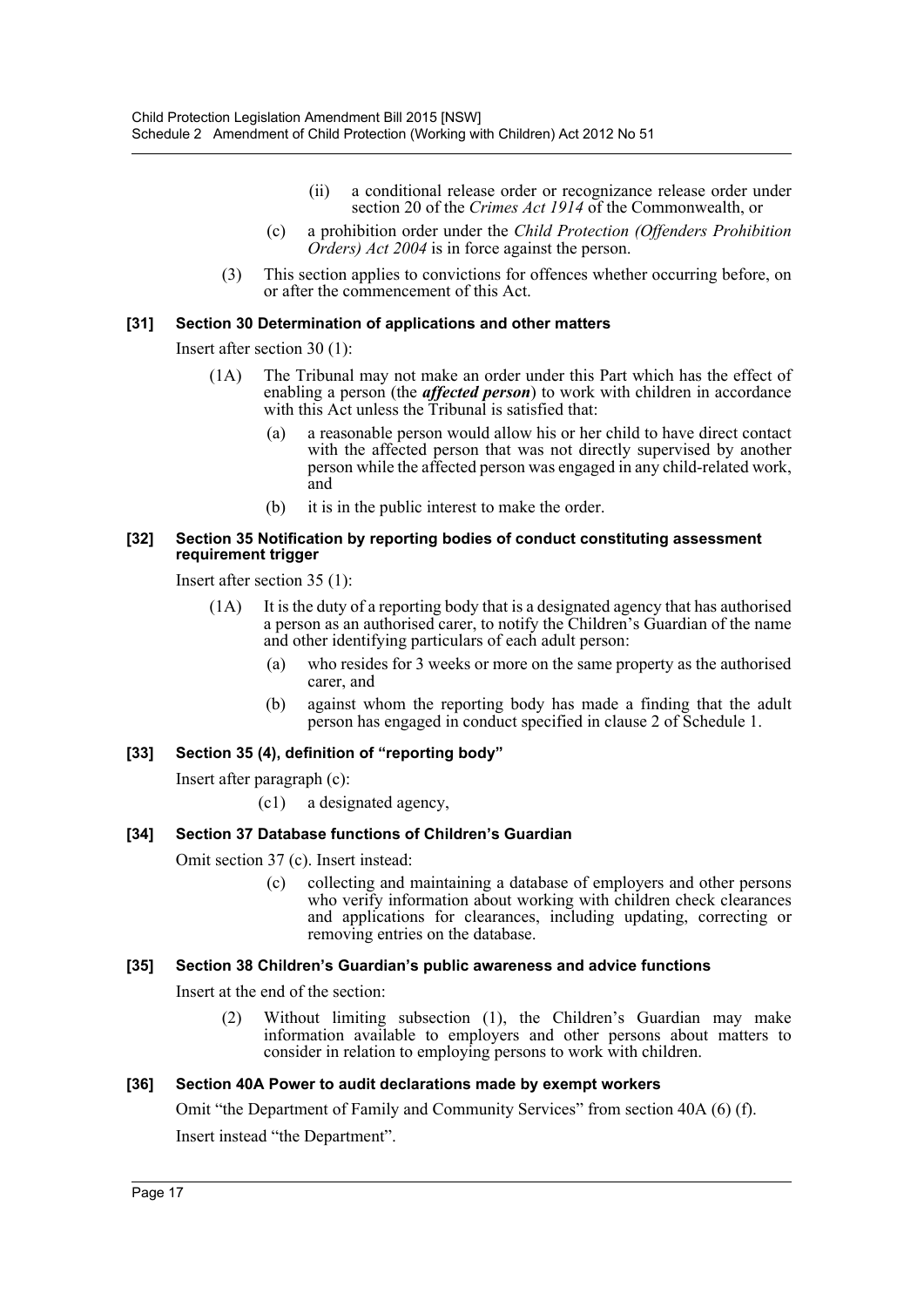### **[37] Section 42A**

Insert after section 42:

### **42A Expert advisory panel**

- (1) The Children's Guardian may appoint an expert advisory panel to provide advice to the Children's Guardian about matters relating to offenders for the purposes of assisting the Children's Guardian in carrying out risk assessments and exercising functions under this Act.
- (2) The advice provided is not to relate to particular individuals.
- (3) The Children's Guardian may make advice provided by the expert advisory panel available to the Tribunal, on the initiative of the Children's Guardian or at the request of the Tribunal.
- (4) The Children's Guardian and the Tribunal may, when exercising functions under this Act, consider any advice provided by the expert advisory panel.
- (5) The terms of the appointment and any remuneration of members of the expert advisory panel are to be determined by the Children's Guardian and must be approved by the Minister.

### **[38] Section 48A Reports under Children and Young Persons (Care and Protection) Act 1998**

Omit "the Director-General of the Department of Family and Community Services" from section 48A (1).

Insert instead "the Secretary".

### **[39] Section 48A (1A)**

Insert after section 48A (1):

- (1A) Any information about or in connection with a person (who the Children's Guardian reasonably believes to be any one or more of the following) that has been obtained or used by the Children's Guardian in the course of exercising functions under this Act, may be disclosed to the Secretary for the purposes of the Secretary exercising functions under Chapter 4 of the *Children and Young Persons (Care and Protection) Act 1998*:
	- (a) a person who is or has been an authorised carer, a carer applicant, a prospective adoptive parent, a guardian or a prospective guardian,
	- (b) a person who resides or has resided on the same property as another person while that other person is or was an authorised carer, a carer applicant, a prospective adoptive parent, a guardian or a prospective guardian.

### **[40] Section 48A (3)**

Insert after section 48A (2):

(3) In this section:

*guardian* has the same meaning as in section 79A of the *Children and Young Persons (Care and Protection) Act 1998*.

### **[41] Section 51 Service of documents**

Omit "working with children check number" from section 51 (2).

Insert instead "working with children number".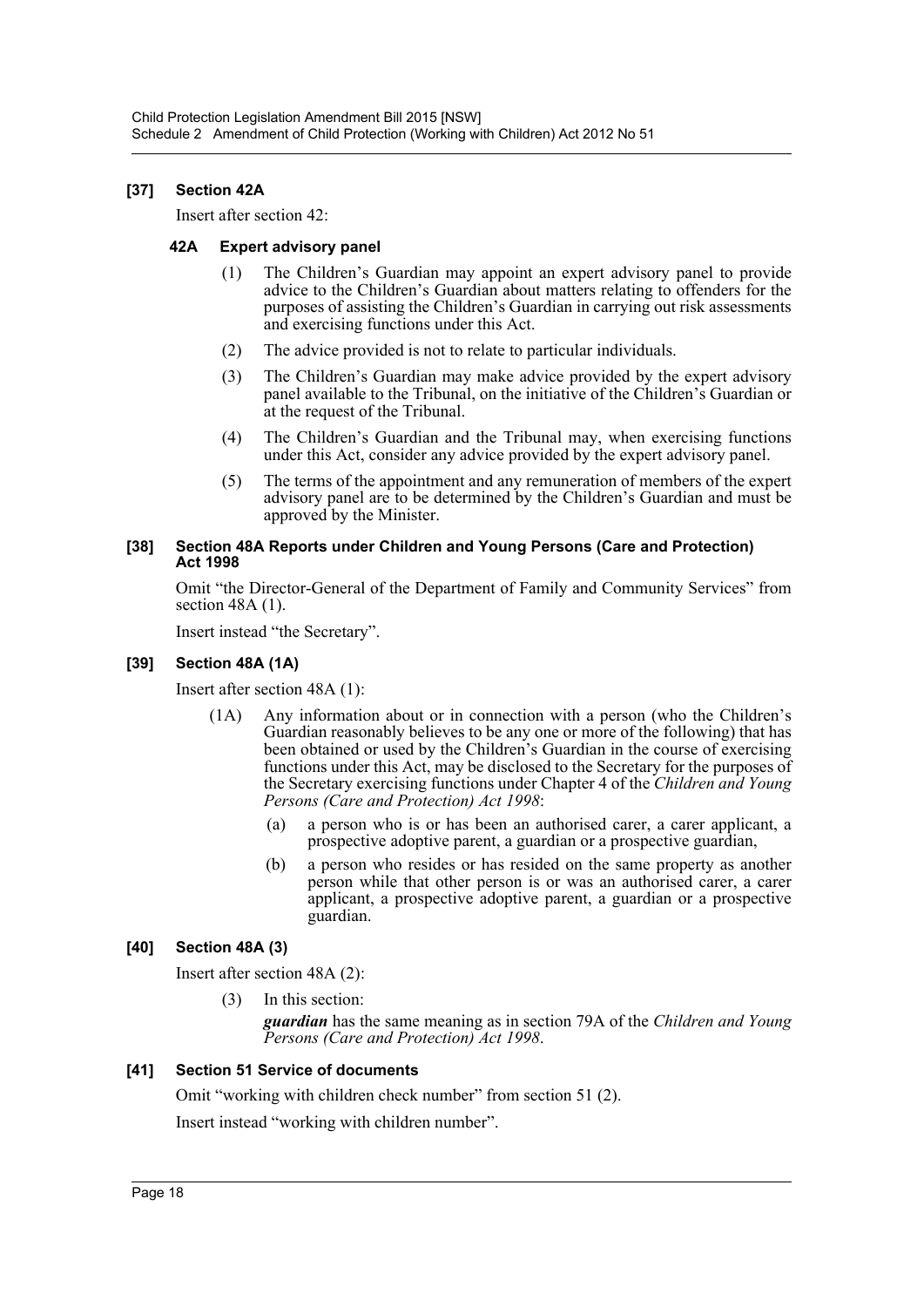### **[42] Schedule 2 Disqualifying offences**

Omit clause 1 (1) (z). Insert instead:

(z) an offence under a law of another State or a Territory, the Commonwealth or a foreign jurisdiction that, if committed in New South Wales, would constitute an offence listed in this clause,

### **[43] Schedule 2, clause 1 (1) (ac)**

Insert after clause 1 (1) (ab):

(ac) any other offence that is a registrable offence within the meaning of the *Child Protection (Offenders Registration) Act 2000*, if the offence was committed as an adult.

### **[44] Schedule 3 Savings, transitional and other provisions**

Omit clause 3.

### **[45] Schedule 3, clause 4 (4)**

Omit the subclause. Insert instead:

- (4) This clause does not apply to a person who:
	- (a) is a disqualified person, or
	- (b) is or has been subject to an interim bar, or
	- (c) has had an application for a working with children check clearance refused, or
	- (d) has had a working with children check clearance cancelled.

### **[46] Schedule 3, Part 4**

Insert after clause 8:

### **Part 4 Provisions consequent on enactment of Child Protection Legislation Amendment Act 2015**

### **9 Definition**

In this Part: *amending Act* means the *Child Protection Legislation Amendment Act 2015*.

### **10 Restrictions on engaging in child-related work**

Section 8 (3) (c) extends to offences occurring before the commencement of that paragraph, but not if the person charged with the offence has been convicted or found guilty of the offence before that commencement.

### **11 Employers must verify worker has clearance or current application**

Section 9A extends to a worker who was employed before the commencement of that section and in such a case the requirement in that section that verification occur in respect of the worker before the worker commences child-related work is taken to be a requirement that verification occur within 3 months after the commencement of that section.

### **12 Governing body to ensure persons appointed to key positions hold clearance**

Section 9B does not apply in respect of the appointment of a person to a key position before the commencement of that section.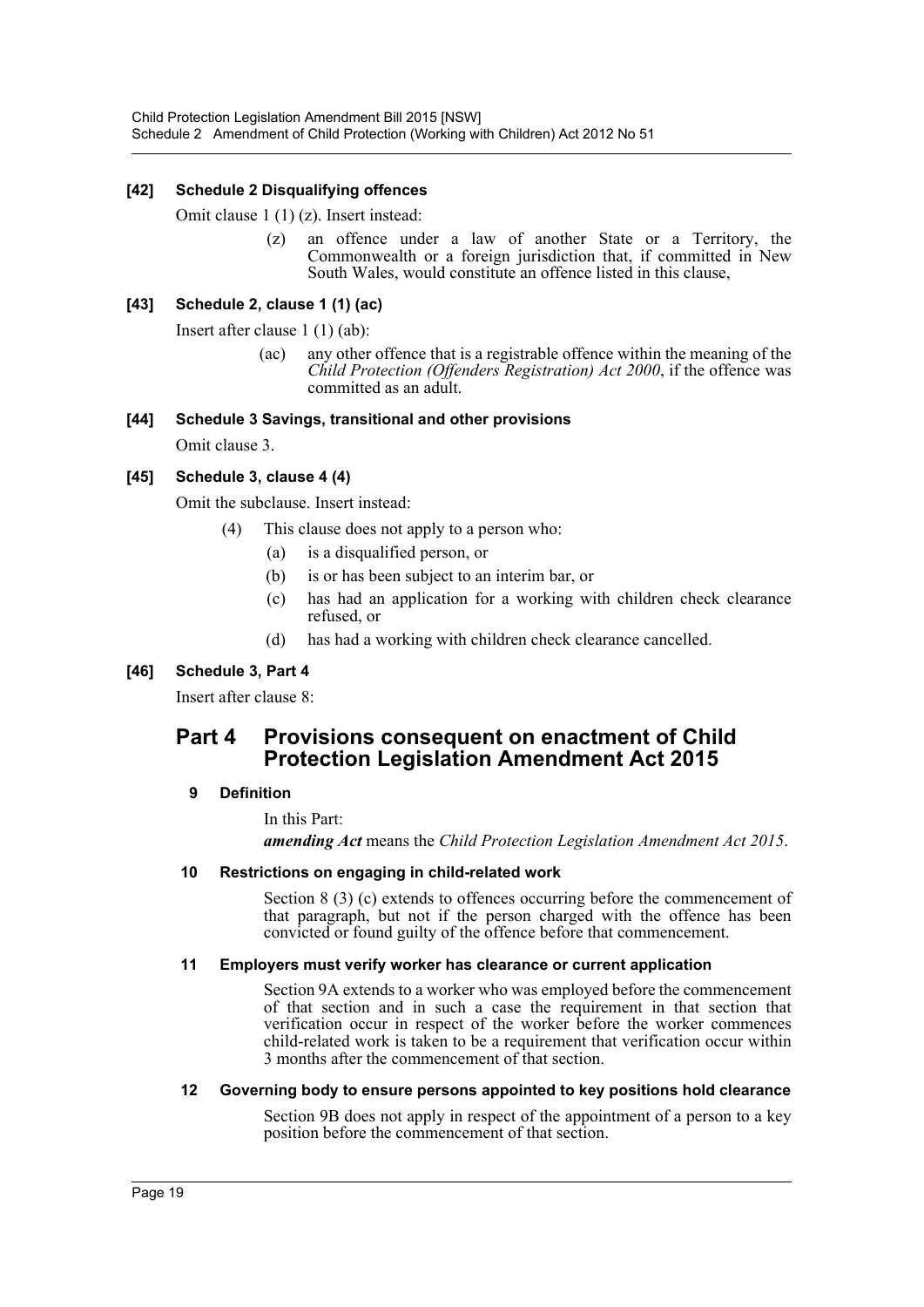### **13 Adult persons residing with authorised carers or home care service providers**

- (1) Section 10 (5), as substituted by the amending Act, extends to offences occurring before that substitution, but not if the person charged with the offence has been convicted or found guilty of the offence before that substitution.
- (2) The period of 48 hours referred to in section 10 (5) (b) (ii) commences from the commencement of section 10 (3) in the case of an interim bar imposed before that commencement.

### **14 Responsible agency must verify person has clearance or current application**

An agency that becomes the responsible agency for an adult person on the commencement of section 11B is not required to carry out a verification under that section in respect of the person until 3 months after that commencement.

### **15 Withdrawal of application for clearance**

Section 13, as amended by the amending Act, extends to an application that was made before that amendment.

### **16 Matters for consideration**

Sections 15 and 30, as amended by the amending Act, do not apply to an application that was made before the amendment of the section concerned.

### **17 Request for further information**

Section 16 (2), as amended by the amending Act, does not apply is respect of a request made by the Children's Guardian before that amendment.

### **18 Interim bars**

Section 17, as amended by the amending Act, extends to an application received, or an assessment commenced, before the commencement of those amendments.

### **19 Review and enabling order applications**

- (1) Section 26, as in force before its substitution by the amending Act, continues to apply to a person who had made an application for a working with children check clearance which had not been withdrawn or finally determined before the commencement of the amending Act, but only in connection with matters arising out of that application.
- (2) Nothing in the amending Act affects any application made under Part 4 of this Act before the substitution of section 26 by the amending Act.

### **20 Notification by reporting bodies**

Subject to the regulations, section 35 (1A) extends to findings made before the commencement of that subsection.

### **21 Disclosure of information to Secretary**

Section 48A (1A) extends to information obtained or used by the Children's Guardian before the commencement of that subsection.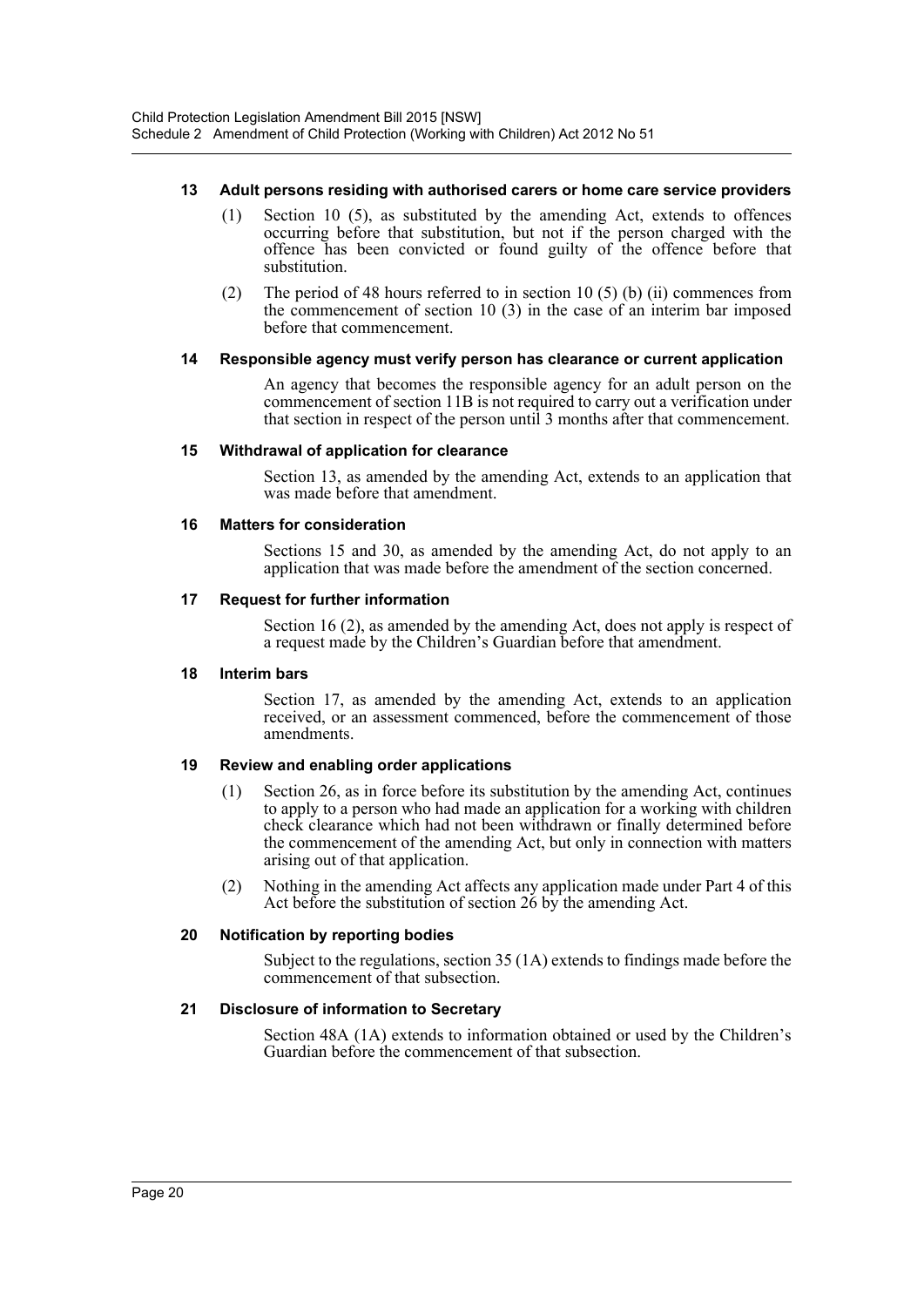### **22 Disqualifying offences**

- (1) Schedule 2 as amended by the amending Act, and section 18 in its application to that Schedule as so amended, does not apply to or in respect of the following:
	- (a) an application for a clearance made by a person before the commencement of the amending Act or an application for a further clearance made by that person on or after that commencement,
	- (b) an application for a further clearance made on or after that commencement by a person who held a clearance immediately before that commencement.
- (2) A person who was the holder of a clearance immediately before the amendment of Schedule 2 by the amending Act is not, merely because of those amendments, a disqualified person for the purposes of this Act.
- (3) This clause does not affect the operation of this Act in relation to any offence committed on or after the commencement of the amending Act by a person referred to in subclause (1) or (2).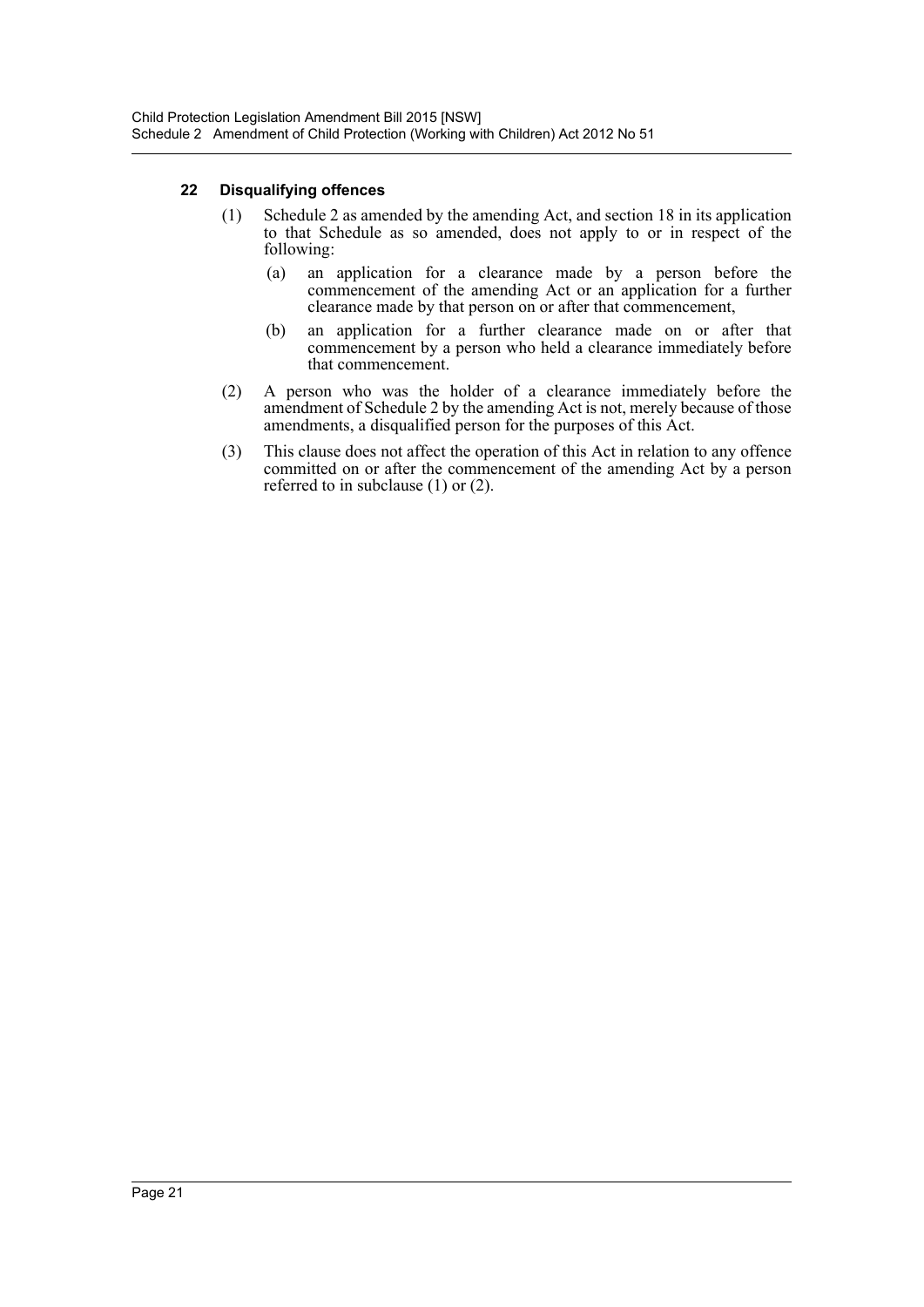### <span id="page-22-0"></span>**Schedule 3 Amendment of Children and Young Persons (Care and Protection) Act 1998 No 157**

### **[1] Whole Act (other than Schedule 3)**

Omit "Director-General" and "Director-General's" wherever occurring.

Insert instead "Secretary" and "Secretary's" respectively.

### **[2] Section 3 Definitions**

Omit the definition of *Director-General* from section 3 (1).

Insert in alphabetical order:

*accredited adoption service provider* has the same meaning as in the *Adoption Act 2000*.

*carer applicant* means a person who has applied to a designated agency to be authorised as an authorised carer and whose application has not been withdrawn or finally determined.

*guardian*—see section 79A.

*principal officer*—see section 5A.

*prospective guardian* means a person whose suitability to have parental responsibility for a child or young person allocated to the person under a guardianship order is being considered (whether by the Secretary, a designated agency or the Children's Court) and who has agreed to an assessment of the person's suitability under section 79B (1A).

*registered agency* means any of the following that is registered for the time being by the Children's Guardian in accordance with section 181 (1) (f):

- (a) a Public Service agency (or part of a Public Service agency),
- (b) an organisation (or part of an organisation) that provides or arranges voluntary out-of-home care.

*Secretary* means the Secretary of the Department.

### **[3] Section 5A**

Insert after section 5:

### **5A Meaning of "principal officer"**

- (1) In this Act, the *principal officer* of a designated agency means:
	- (a) in the case of a designated agency that does not provide or arrange voluntary out-of-home care—the person who has the overall supervision of the agency's arrangements for providing statutory out-of-home care and supported out-of-home care, or
	- (b) in the case of any other designated agency:
		- (i) the person who has the overall supervision of the agency's arrangements for providing statutory out-of-home care and supported out-of-home care, and
		- (ii) if a different person has the overall supervision of the agency's arrangements for providing and arranging voluntary out-of-home care—that other person.
- (2) In this Act, the *principal officer* of a registered agency means the person who has the overall supervision of the agency's arrangements for providing and arranging voluntary out-of-home care.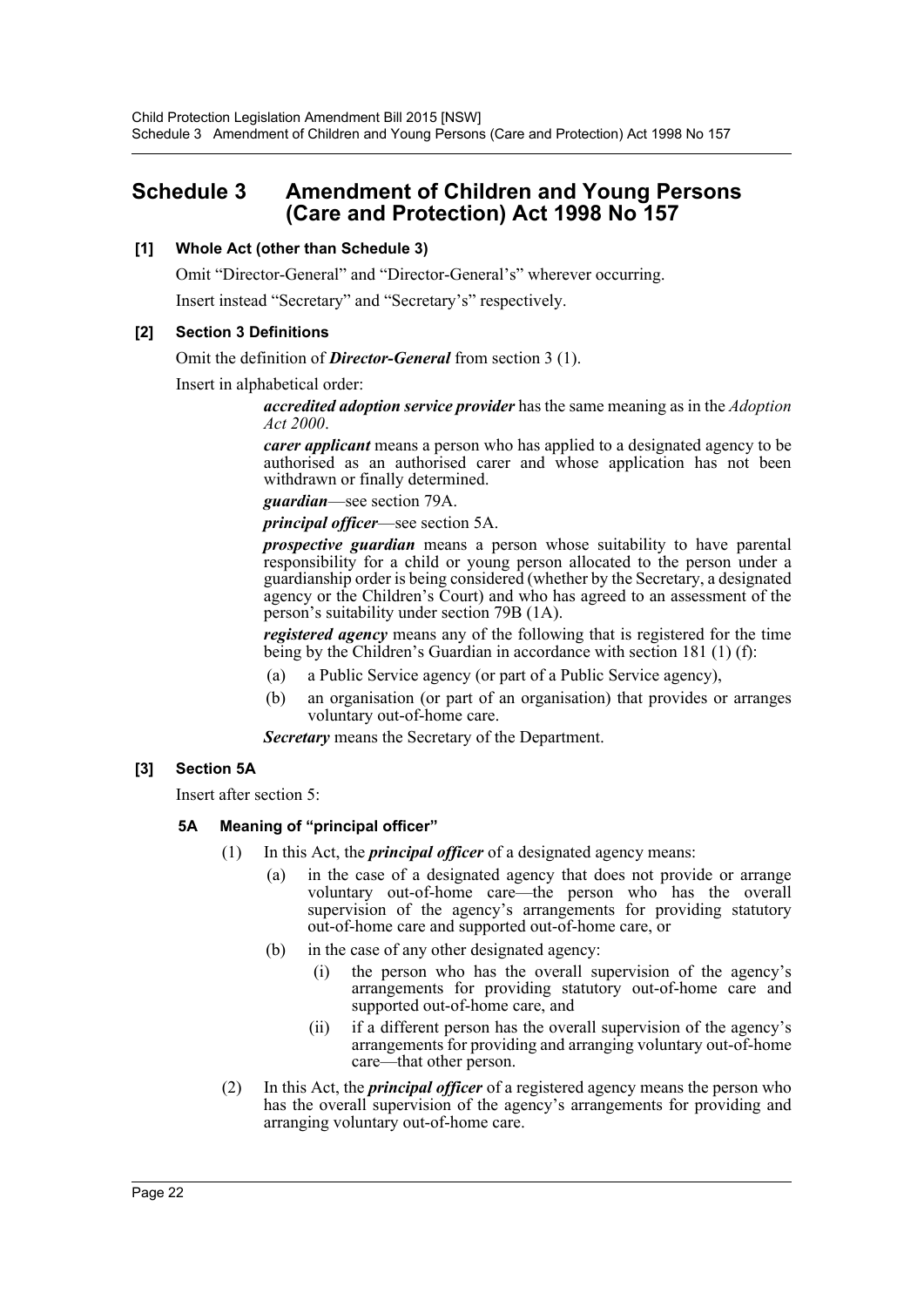- (3) If more than one person is the principal officer of a designated agency under subsection  $(1)$  (b), any reference in this or any other Act to the principal officer of the designated agency is a reference to each of those persons, unless the reference:
	- (a) relates only to statutory out-of-home care or supported out-of-home care (or both), in which case it is a reference to the person referred to in subsection  $(1)$  (b)  $(i)$ , or
	- (b) relates only to voluntary out-of-home care, in which case it is a reference to the person referred to in subsection (1) (b) (ii).
- (4) Anything done by, or with the approval of, the principal officer of a designated agency or a registered agency in relation to out-of-home care is, for the purposes of this Act and the regulations, taken to be done by the designated agency or registered agency concerned.
- (5) Nothing in subsection (4) affects any personal liability of the principal officer.

### **[4] Section 79 Order (other than guardianship order) allocating parental responsibility**

Insert after section 79 (4):

(4A) The Children's Court must not make an order under this section allocating any aspect of parental responsibility to an organisation or to the principal officer of a designated agency (other than the Secretary).

### **[5] Section 79A Allocation of parental responsibility by guardianship order**

Omit the definition of *prospective guardian* from section 79A (1).

### **[6] Section 79B Applications for guardianship orders**

Omit section 79B (1) (c). Insert instead:

(c) with the written consent of the Secretary—a person who is seeking to be allocated all aspects of parental responsibility for the child or young person.

**Note.** An authorised carer may be such a person.

### **[7] Section 79B (1A)**

Insert after section 79B (1):

(1A) The Secretary must not make an application, or give consent to the making of an application, under subsection  $(1)$  unless satisfied that the person to whom parental responsibilty for the child or young person is to be allocated has agreed to undergo, and has satisfied, such suitability assessments as may be prescribed by the regulations.

### **[8] Section 79B (9) (b)**

Omit the paragraph. Insert instead:

(b) the arrangements for contact between the child or young person and his or her parents, relatives and friends and other persons connected with the child or young person (including where relevant, any contact order made under section 86 by the Children's Court or contact variation agreement made under section 86A),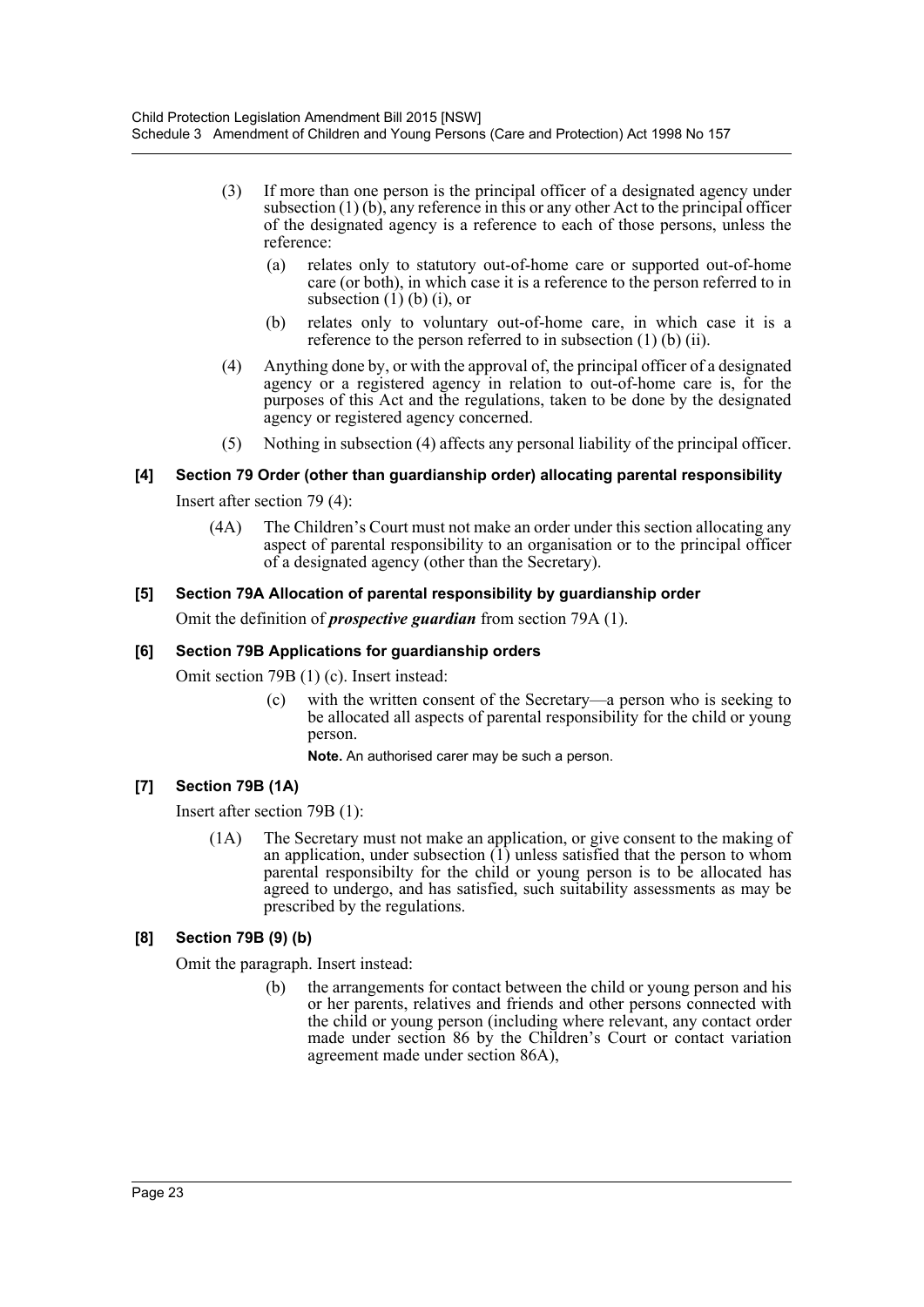### **[9] Section 79D**

Insert after section 79C:

### **79D Prospective guardian must notify Secretary of resident**

- (1) A prospective guardian must, as soon as reasonably practicable, notify the Secretary:
	- (a) if any person (other than the prospective guardian and any other prospective guardian of the child or young person) resides on the same property as the prospective guardian for 3 weeks or more, or
	- (b) if a person residing on the same property as the prospective guardian attains the age of 18 years.
- (2) This section does not apply to a prospective guardian who is authorised as an authorised carer by a designated agency if the designated agency is also responsible for supervising the placement of the child or young person for whom parental responsibility is being sought by the prospective guardian. **Note.** See section 137 (3) in the case of authorised carers authorised by a designated agency.
- (3) For the purposes of this section:

*reside on a property* has the same meaning as in the *Child Protection (Working with Children) Act 2012*.

### **[10] Section 101A Guardian ad litem—exclusion of personal liability**

Omit "Department of Attorney General and Justice" from the definition of *Guardian Ad Litem Panel* in section 101A (3).

Insert instead "Department of Justice".

#### **[11] Section 137 Authorised carers**

Insert after section 137 (2) (b):

(b1) the authorisation of persons, by designated agencies, as authorised carers on a provisional basis,

### **[12] Section 137 (2) (e)**

Insert ", including prescribing events, the occurrence of which, raise a presumption that an authorisation is to be cancelled" after "authorisation".

### **[13] Section 137 (3) and (4)**

Omit the subsections. Insert instead:

- In the case of an authorised carer who is authorised by a designated agency, it is a condition of the authorisation that the carer must, as soon as reasonably practicable, notify the designated agency:
	- (a) if any person (other than the carer) resides on the same property as the carer for 3 weeks or more, or
	- (b) if a person residing on the same property as the carer attains the age of 18 years.

**Note.** See section 10 of the *Child Protection (Working with Children) Act 2012* which requires that an adult person who resides on the same property as an authorised carer for more than 3 weeks must hold a working with children check clearance.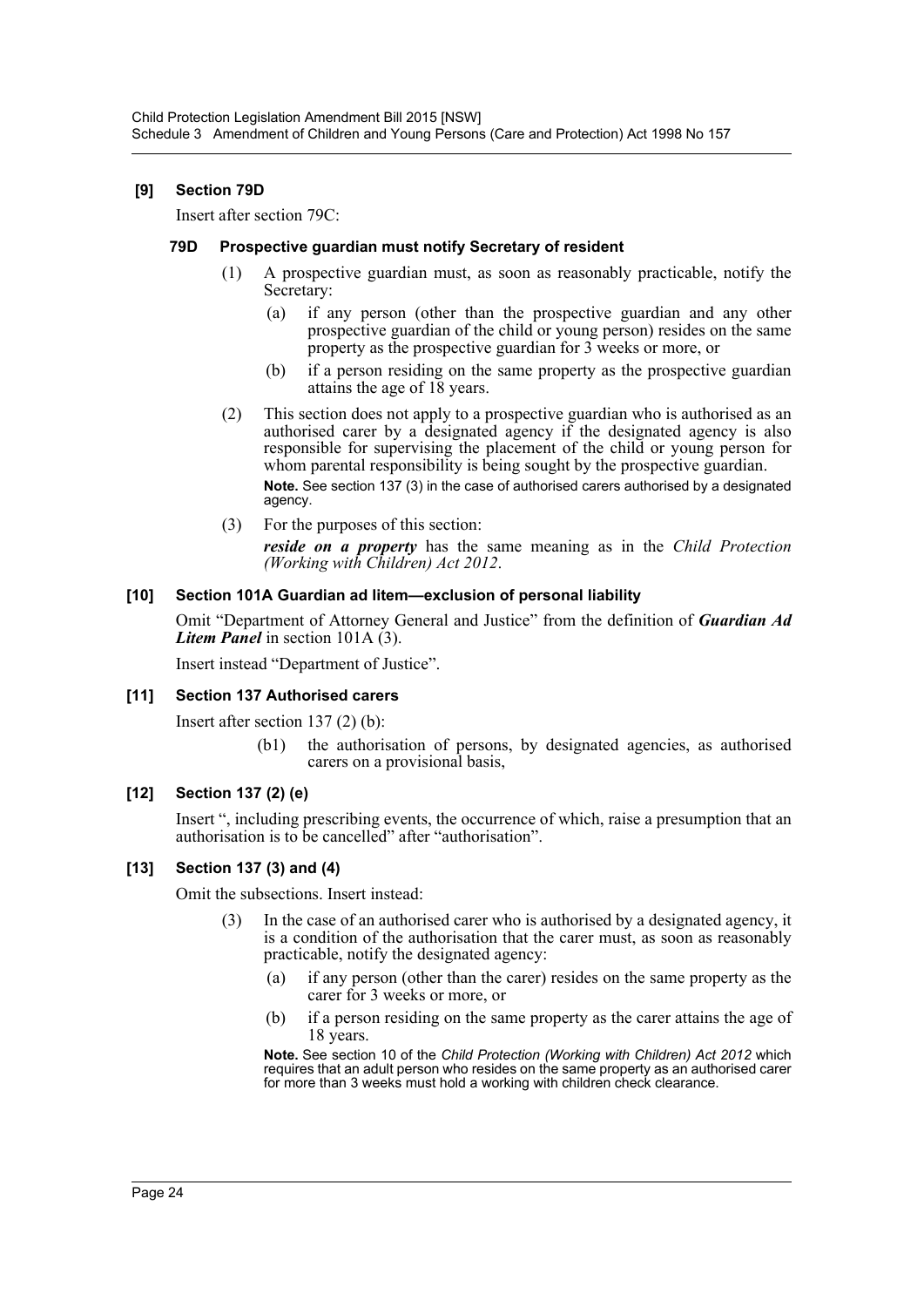(4) For the purposes of this section: *reside on a property* has the same meaning as in the *Child Protection (Working with Children) Act 2012*.

### **[14] Section 139 Designated agencies**

Omit section 139 (1). Insert instead:

- (1) In this Act, *designated agency* means:
	- (a) a Public Service agency (or part of a Public Service agency), or
	- (b) an organisation (or part of an organisation) that arranges the provision of out-of-home care,

if the agency or organisation (or part of the agency or organisation) is accredited for the time being in accordance with the regulations.

### **[15] Section 156 Preliminary**

Omit the definition of *relevant agency* from section 156 (1). Insert instead: *relevant agency* means a designated agency or a registered agency.

### **[16] Section 156 (2) (b)**

Omit the paragraph. Insert instead:

(b) the registration of a Public Service agency or an organisation (or part of any such agency or organisation) as a registered agency for the purposes of this Part.

### **[17] Section 171A**

Insert after section 171:

### **171A Principal officer of designated agency must not reside with children under agency's care**

(1) The principal officer of a designated agency must not reside on the same property as a child or young person who is in out-of-home care supervised by the designated agency.

Maximum penalty: 200 penalty units.

- (2) Subsection (1) does not apply if the principal officer resides with the child or young person at a facility of the designated agency at which out-of-home care is provided.
- (3) In this section: *reside on a property* has the same meaning as in the *Child Protection (Working with Children) Act 2012*.

### **[18] Section 186A Referral of matters to police and other investigative agencies**

Omit "of the Department of Family and Community Services" from section 186A (2).

### **[19] Section 245 Decisions that are administratively reviewable by Civil and Administrative Tribunal**

Omit section 245 (1) (a) and (b). Insert instead:

(a) a decision of the relevant decision-maker to suspend a person's authorisation as an authorised carer or to impose conditions on a person's authorisation,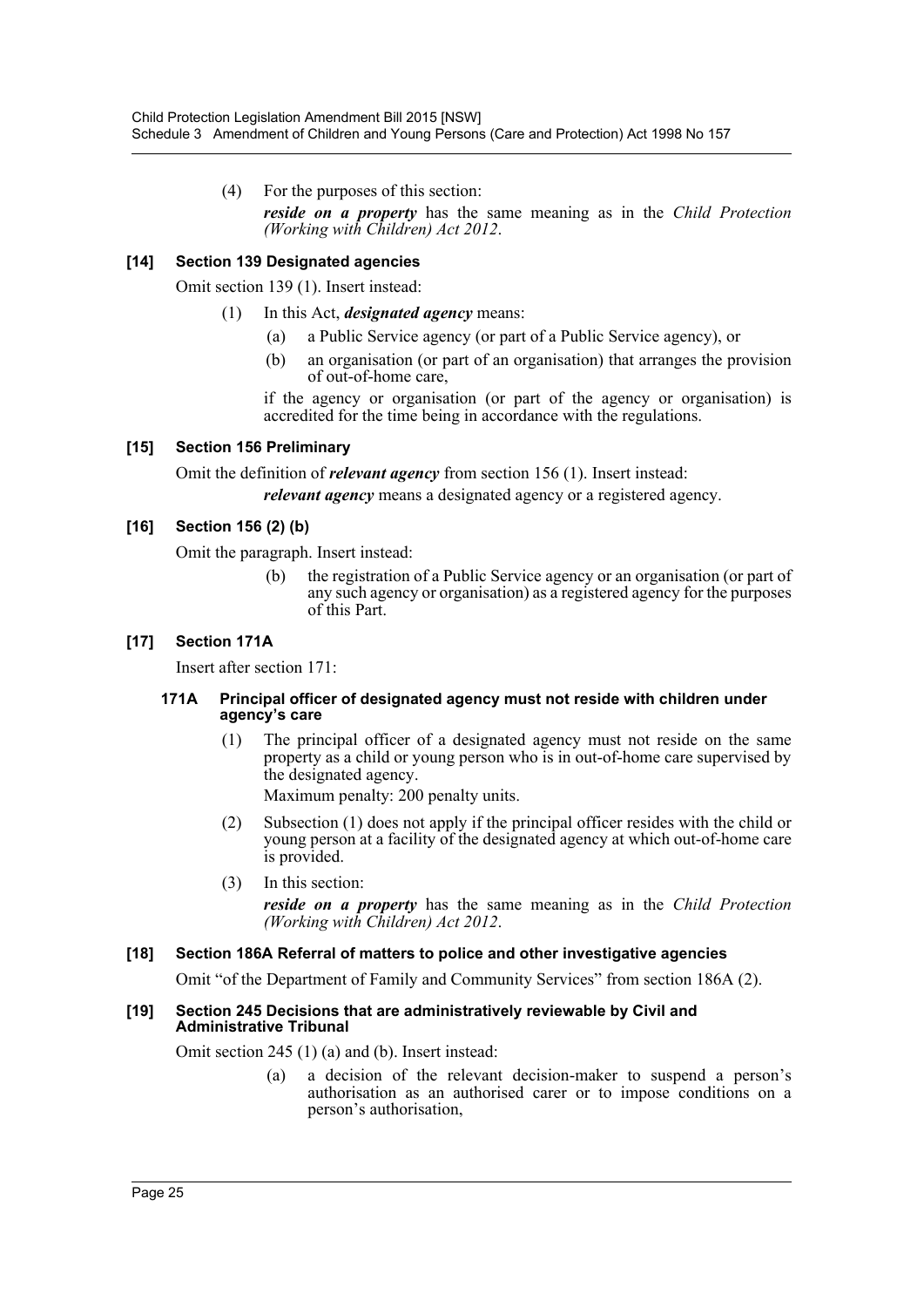- (a1) a decision of the relevant decision-maker to cancel a person's authorisation as an authorised carer, other than a decision to cancel an authorisation granted on a provisional basis or a decision to cancel an authorisation on the occurrence of an event prescribed under section 137 (2) (e),
- (b) a decision of the relevant decision-maker to accredit or not to accredit a Public Service agency or an organisation (or part of a Public Service agency or organisation) as a designated agency,

### **[20] Section 245B Interpretation**

Omit "or organisation" from paragraph (b) of the definition of *prescribed body* in section 245B (1).

Insert instead ", organisation or person".

### **[21] Section 245CA**

Insert after section 245C:

### **245CA Provision of information by any person**

- (1) This section applies to the following persons:
	- (a) an authorised carer or a carer applicant,
	- (b) a guardian or a prospective guardian,
	- (c) a person who resides on the same property as a person referred to in paragraph (a) or (b).
- (2) Any person (the *provider of information*) may provide information to a designated agency about another person if the provider of information:
	- (a) has been notified by the designated agency, the Children's Guardian or the Secretary that the other person is a person to whom this section applies, or
	- (b) otherwise reasonably believes the other person to be a person to whom this section applies.
- (3) A designated agency may use any such information to determine whether a person is suitable to be, or to continue to be, an authorised carer or guardian.
- (4) Information may be provided under this section regardless of whether the provider has been requested to provide the information.
- (5) For the purposes of this section: *reside on a property* has the same meaning as in the *Child Protection (Working with Children) Act 2012*.

### **[22] Section 248 Provision and exchange of information**

Omit "Division of the Government Service" from paragraph (a) of the definition of *prescribed body* in section 248 (6).

Insert instead "Public Service agency".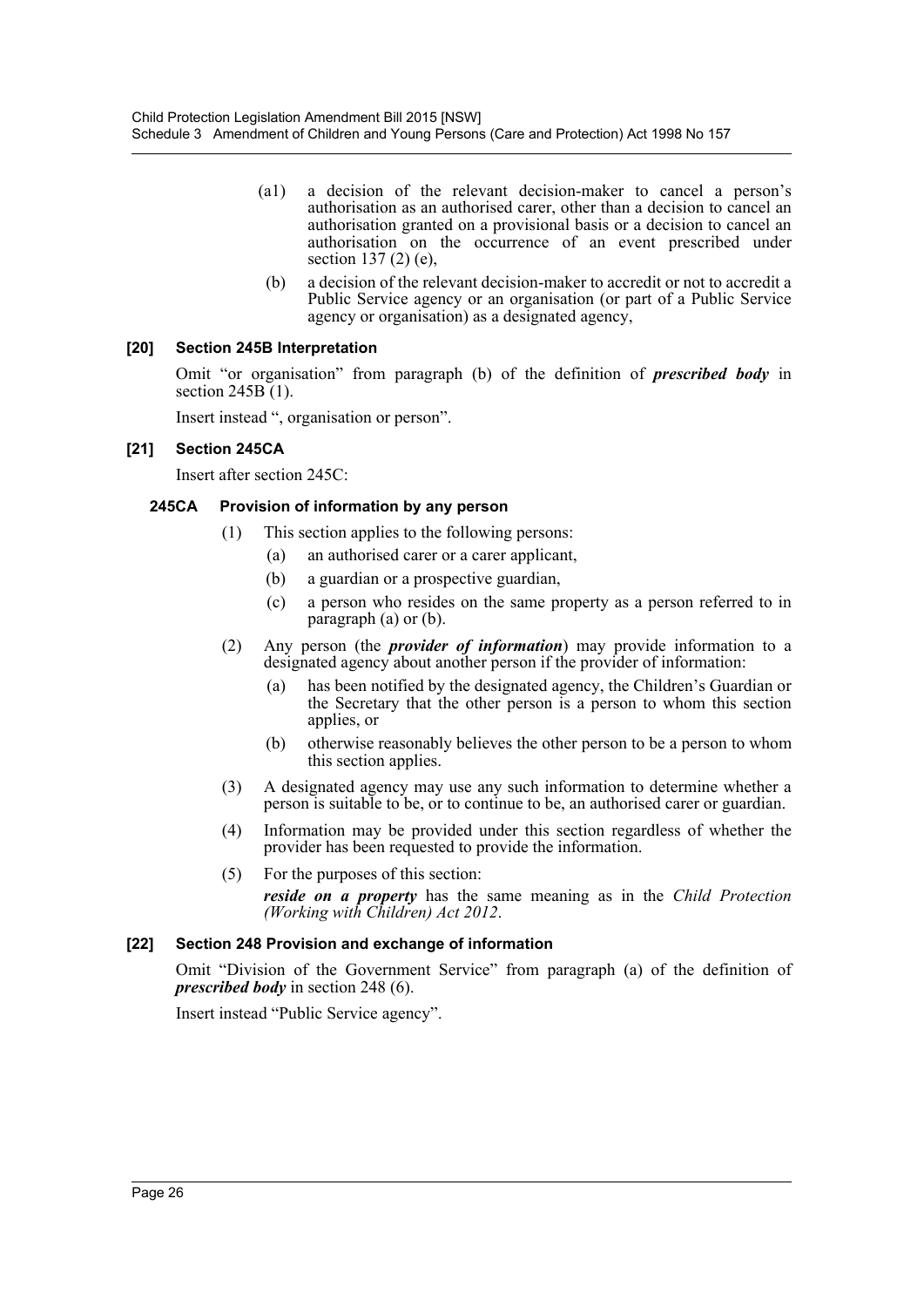### **[23] Section 248B**

Insert after section 248A:

### **248B Disclosure of information to bodies in other jurisdictions**

(1) In this section:

*assessment information* means information relevant to assessing the suitability of a person to be an adoptive parent (within the meaning of the *Adoption Act 2000*), an authorised carer or a guardian or the equivalent of any of these in another jurisdiction and may include information about the person and any other person who resides on the same property as the person.

*reside on a property* has the same meaning as in the *Child Protection (Working with Children) Act 2012*.

*State child protection body* means the following:

- (a) the Department,
- (b) the Children's Guardian,
- (c) each designated agency,
- (d) each accredited adoption service provider.
- (2) The object of this section is to provide for the exchange of assessment information between State child protection bodies and bodies that arrange or provide child protection, out-of-home care, guardianship or adoption services in other jurisdictions.
- (3) The Minister may, by order published in the Gazette, make protocols setting out the circumstances under which assessment information may be exchanged under this section.
- (4) The protocols may contain recommended privacy standards for bodies in other jurisdictions and may prohibit the disclosure of information under this section to bodies that do not adopt those standards.
- (5) The Minister is to consult with the Privacy Commissioner in the preparation of the protocols.
- (6) A State child protection body may exchange assessment information with bodies that arrange or provide child protection, out-of-home care, guardianship or adoption services in other jurisdictions, but only if the exchange is in accordance with the protocols.
- (7) Section 245G applies to a person who, acting in good faith, exchanges information in accordance with this section in the same way as it applies to a person who, acting in good faith, provides information under Chapter 16A.
- (8) Nothing in this section limits an exchange of assessment information that is otherwise permitted under any Act or law. **Note.** See for example section 231V.

### **[24] Section 264 Regulations**

Omit section 264 (1A) (k). Insert instead:

- (j) the appointment of principal officers and other officers by designated agencies and registered agencies and the licensing of those principal officers,
- (k) the register under section 181 (1) (d), including the information that is to be included on the register, the circumstances in which persons are required to enter information on the register, access to, and disclosure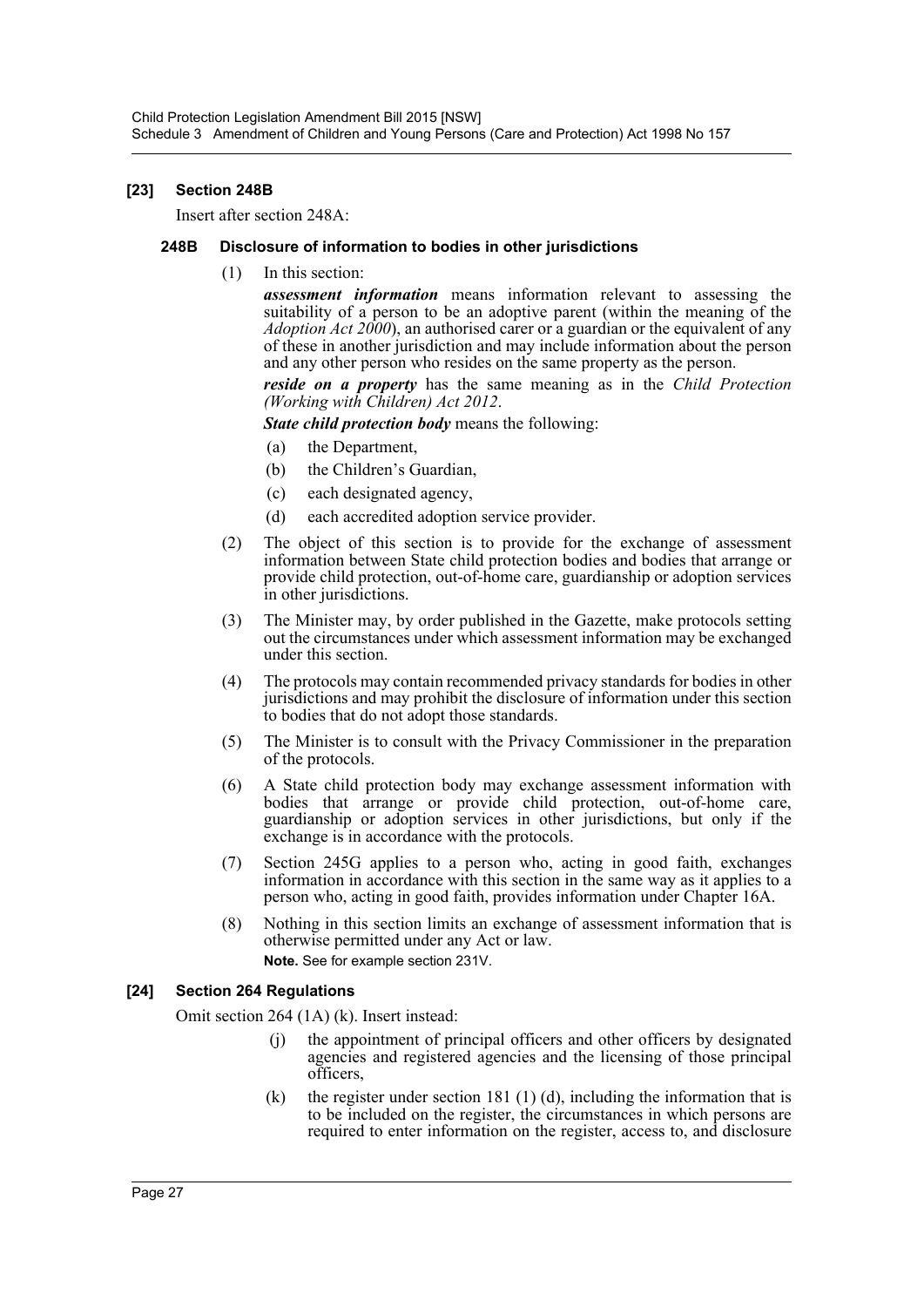of, information on the register and any requirements for consultation with the Ombudsman in relation to the register or information held on the register.

### **[25] Schedule 3 Savings, transitional and other provisions**

Omit "that authorised person and his or her spouse" from clause 35 (1).

Insert instead "that relative or kin".

### **[26] Schedule 3, clause 35 (1A)**

Insert after clause 35 (1):

(1A) A guardianship order that is taken to have been made under subclause (1) is taken to have allocated aspects of parental responsibility to the relevant relative or kin referred to in that subclause only and not to any other person.

### **[27] Schedule 3, clause 36**

Omit "clause 34". Insert instead "clause 35".

### **[28] Schedule 3, Part 11**

Insert after clause 39:

### **Part 11 Provisions consequent on enactment of Child Protection Legislation Amendment Act 2015**

### **40 Definition**

In this Part:

*amending Act* means the *Child Protection Legislation Amendment Act 2015*.

#### **41 Principal officer**

Section 5A (4) extends to things done by, or with the approval of, a principal officer before the commencement of that subsection in the same way as it applies to things done by, or with the approval of, a principal officer after that commencement.

### **42 Notification of other residents**

- (1) Section 79D extends to any person residing on the same property as the prospective guardian who has not been notified to the designated agency even if that person commenced residing on the property, or attained the age of 18 years, before the commencement of that section.
- (2) Section 137 (3), as substituted by the amending Act, extends to any person residing on the same property as the authorised carer who has not been notified to the designated agency even if that person commenced residing on the property, or attained the age of 18 years, before that substitution.

### **43 Reviews by NCAT**

Section 245 (1), as in force immediately before it was amended by the amending Act, continues to apply in respect of any decision made before that amendment.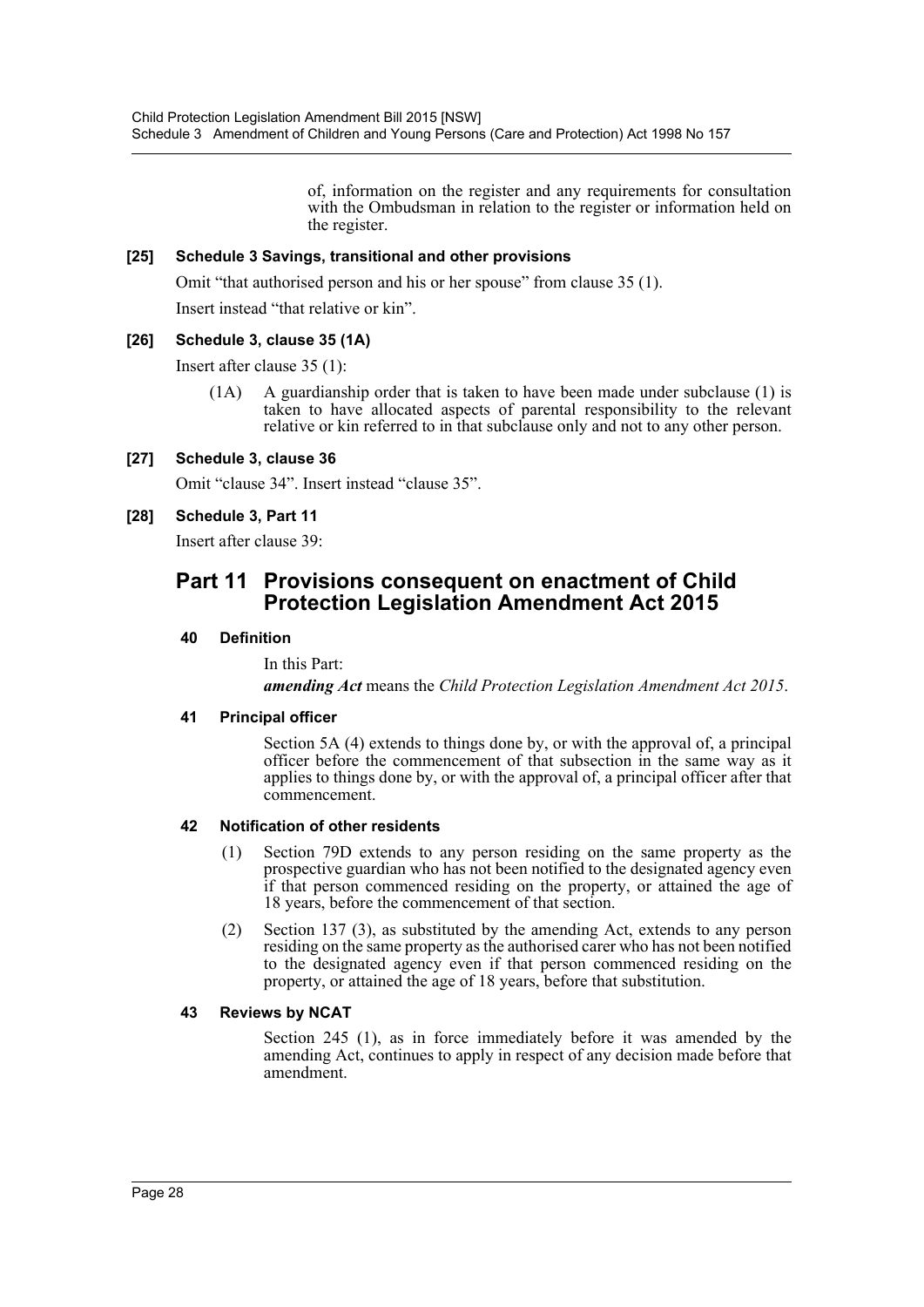### <span id="page-29-0"></span>**Schedule 4 Amendment of Community Services (Complaints, Reviews and Monitoring) Act 1993 No 2**

### **[1] Section 8A Provision of information to Children's Guardian**

Omit section 8A (1). Insert instead:

- (1) This section applies to information of a class that the Children's Guardian has determined is information that is relevant to the exercise of the functions of the Children's Guardian in connection with the accreditation or registration of a designated agency or registered agency under the *Children and Young Persons (Care and Protection) Act 1998*.
- (1A) An Official Community Visitor is required to provide to the Children's Guardian, and the Children's Guardian is authorised to collect and use, any information belonging to a class referred to in subsection (1), but only if the Children's Guardian has notified the Official Community Visitor that the information belongs to such a class.

### **[2] Section 22 Complaints about service providers**

Insert at the end of the section:

(6) For the avoidance of doubt, subsection (1) extends to a complaint about any decision of a designated agency in respect of the authorisation of a person as an authorised carer under the *Children and Young Persons (Care and Protection) Act 1998*.

### **[3] Schedule 1 Savings and transitional provisions**

Insert after clause 18:

## **Part 6 Child Protection Legislation Amendment Act 2015**

### **19 Provision of information to Children's Guardian**

Section 8A (1A) extends to information obtained by an Official Community Visitor before the commencement of that subsection.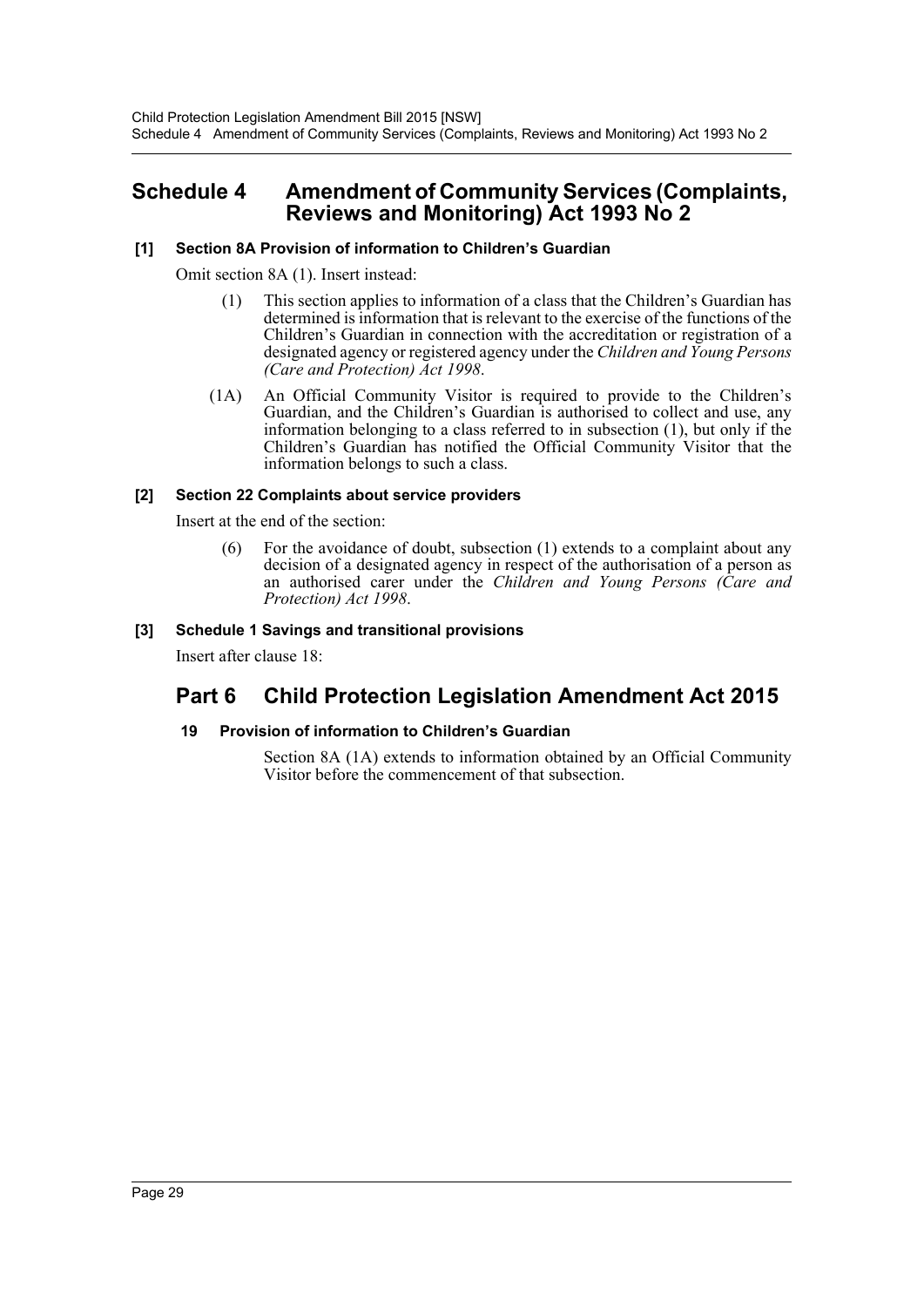## <span id="page-30-0"></span>**Schedule 5 Amendment of Ombudsman Act 1974 No 68**

### **[1] Section 25A Definitions**

Insert in alphabetical order in section 25A (1):

*parent* of a child means a person having parental responsibility (within the meaning of the *Children and Young Persons (Care and Protection) Act 1998*) for the child.

### **[2] Section 25AAA**

Insert after section 25A:

### **25AAA Part extends to persons who reside with authorised carers**

- (1) This Part applies to an individual (other than a child) who resides for 3 weeks or more on the same property as an authorised carer in the same way as this Part applies to an employee and in any such case the individual is, for the purposes of this Part, taken to be an employee of the designated agency that authorised the authorised carer.
- (2) In this section:

*authorised carer* means a person who is authorised as an authorised carer by a designated agency under section 137 of the *Children and Young Persons (Care and Protection) Act 1998* and who cares for children or young persons in his or her private capacity.

*reside on a property* has the same meaning as in the *Child Protection (Working with Children) Act 2012*.

### **[3] Section 25GA**

Insert after section 25G:

### **25GA Disclosure of information about investigations to children, parents and carers**

- (1) This section applies to the following information in relation to an investigation by the Ombudsman, a designated government agency or a designated non-government agency concerning a reportable allegation:
	- (a) information about the progress of the investigation,
	- (b) the findings of the investigation,
	- (c) any action taken in response to those findings.
- (2) The Ombudsman, the head of a designated government agency or the head of a designated non-government agency may disclose information to which this section applies to any one or more of the following persons:
	- (a) the child who was allegedly the subject of the reportable conduct or misconduct forming the basis of the reportable allegation,
	- (b) any parent of the child,
	- (c) if the child is in out-of-home care (within the meaning of the *Children and Young Persons (Care and Protection) Act 1998*)—any authorised carer (within the meaning of that Act) that provides that out-of-home care.
- (3) Nothing in this section limits any disclosure that may otherwise be made under any Act or law.

**Note.** See Chapter 16A of the *Children and Young Persons (Care and Protection) Act 1998*, which authorises agencies to exchange information to facilitate the provision of services to children and young persons.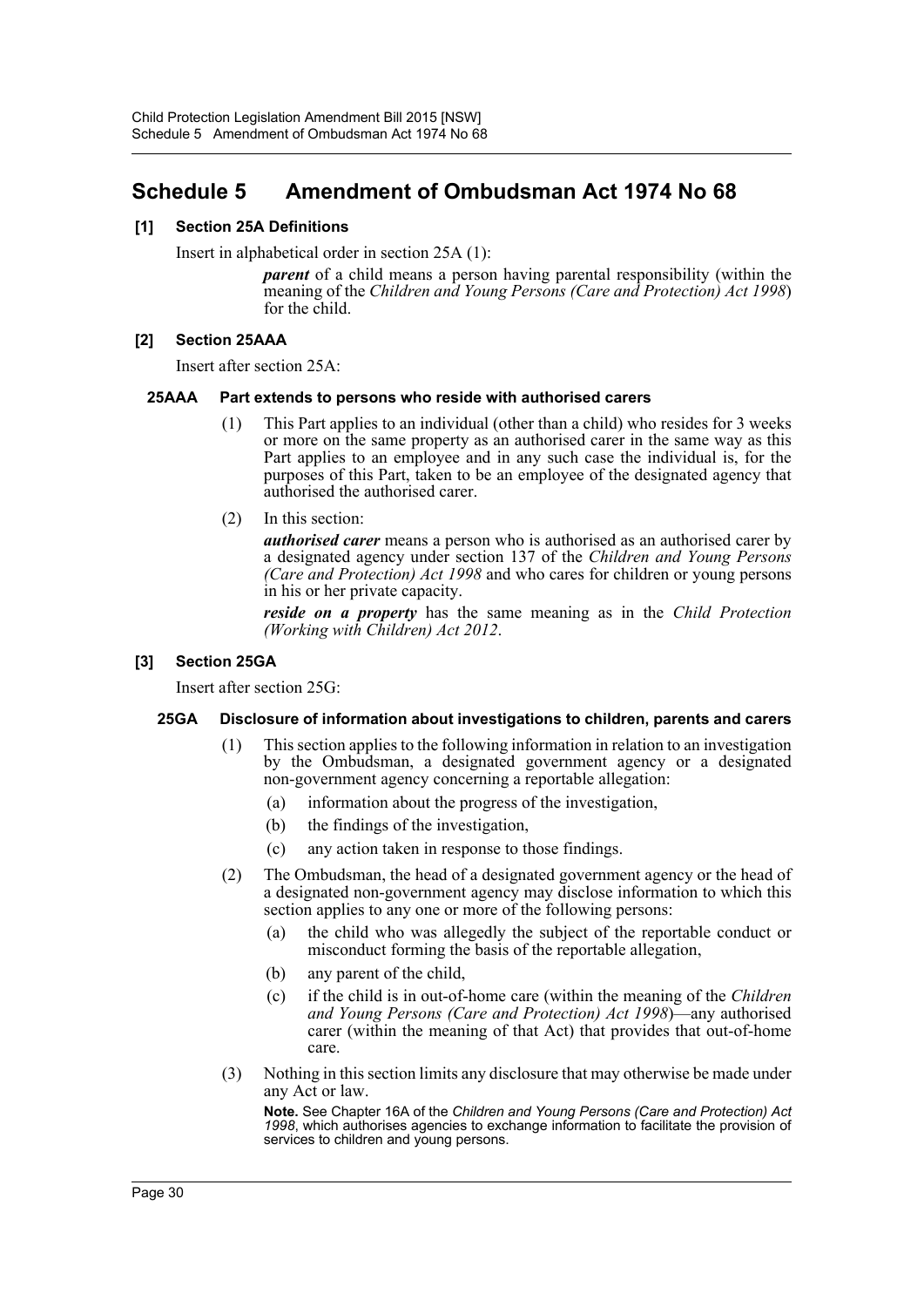### (4) In this section:

*reportable allegation* includes an allegation of conduct or misconduct that may involve any of the following conduct:

- (a) conduct that is reasonable for the purposes of the discipline, management or care of children, having regard to the age, maturity, health or other characteristics of the children and to any relevant codes of conduct or professional standards,
- (b) the use of physical force that, in all the circumstances, is trivial or negligible, but only if the matter is to be investigated and the result of the investigation recorded under workplace employment procedures,
- (c) conduct of a class or kind exempted from being reportable conduct by the Ombudsman under section 25CA.

### **[4] Section 25WA**

Insert after section 25W:

### **25WA Disclosure of information about investigations to persons with disability**

- (1) This section applies to the following information in relation to an investigation by the Ombudsman, the Department or a funded provider concerning a reportable allegation:
	- (a) information about the progress of the investigation,
	- (b) the findings of the investigation,
	- (c) any action taken in response to those findings.
- (2) The Ombudsman, the Secretary or the head of a funded provider may disclose information to which this section applies to any one or more of the following persons:
	- (a) the person with a disability who was allegedly the subject of the reportable incident or behaviour forming the basis of the reportable allegation,
	- (b) any person nominated by the person with a disability to receive the information,
	- (c) if the Ombudsman, the Secretary or the head of a funded provider has a reasonable belief that the person with the disability does not have the capacity to understand the information or to nominate a person under paragraph (b):
		- (i) a guardian (within the meaning of the *Guardianship Act 1987*) of the person with a disability, or
		- (ii) a person who holds an enduring power of attorney in respect of the person with a disability, or
		- (iii) a person who is authorised to make legal or financial decisions on behalf of the person with a disability, or
		- (iv) a close friend or relative of the person with a disability (being a friend or relative of the person who maintains both a close personal relationship with the person through frequent personal contact and a personal interest in the person's welfare and who does not provide support to the person wholly or substantially on a commercial basis).
- (3) Nothing in this section limits any disclosure that may otherwise be made under any other Act or law.